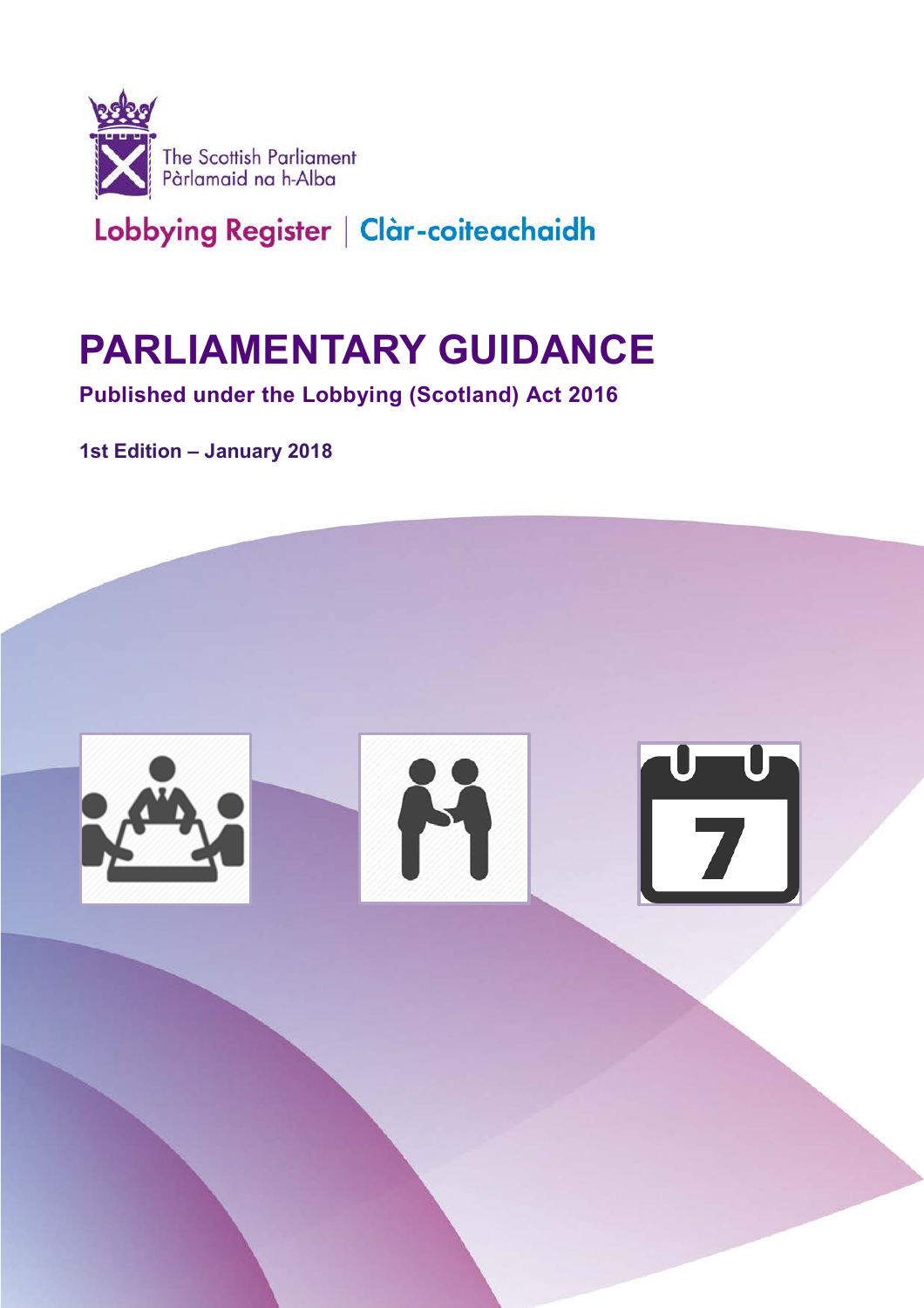#### **Introduction**

To be heard by parliament or government, many people 'lobby'. It is a fundamental and valuable part of how individuals and organisations provide input and feedback to inform and influence decisions made by our elected representatives and policy developed by our government.

While many people 'lobby', some may not use the term directly or think they are 'lobbying'. However, lobbying takes place in many different forms. Lobbying can originate from individuals and interest groups; bodies representing their members or professions; charities and the voluntary sector and those acting in a professional capacity to lobby on behalf of others.

There has been discussion in the Scottish Parliament around regulating some types of lobbying as far back as 1999. In 2016 the Parliament passed legislation, the Lobbying (Scotland) Act 2016 ('the Act'), to regulate specified types of lobbying.

 The Act uses the terminology of **regulated lobbying** to describe the type of activity maintained by the Scottish Parliament. This Lobbying Register is online at which will require to be recorded in the publicly accessible Lobbying Register, www.lobbying.scot.

The intention of the Act, and this online Lobbying Register established under it, is to bring about greater openness and transparency around this type of lobbying activity.

This document provides Parliamentary Guidance on the operation of the Act. In doing so, it is intended to assist those who may lobby, as follows:

- it will help you to determine if the lobbying you do is **regulated lobbying**
- **•** and, if you are engaged in **regulated lobbying**, it will give you more information on how to register your details and then submit information on the Lobbying Register at www.lobbying.scot

 with other practical questions. Common Scenarios and FAQs are also available at www.lobbying.scot to help you

 Please also feel free to get in touch with us at any time, at our contact points shown on the following page.

> **Lobbying Register Team**  The Scottish Parliament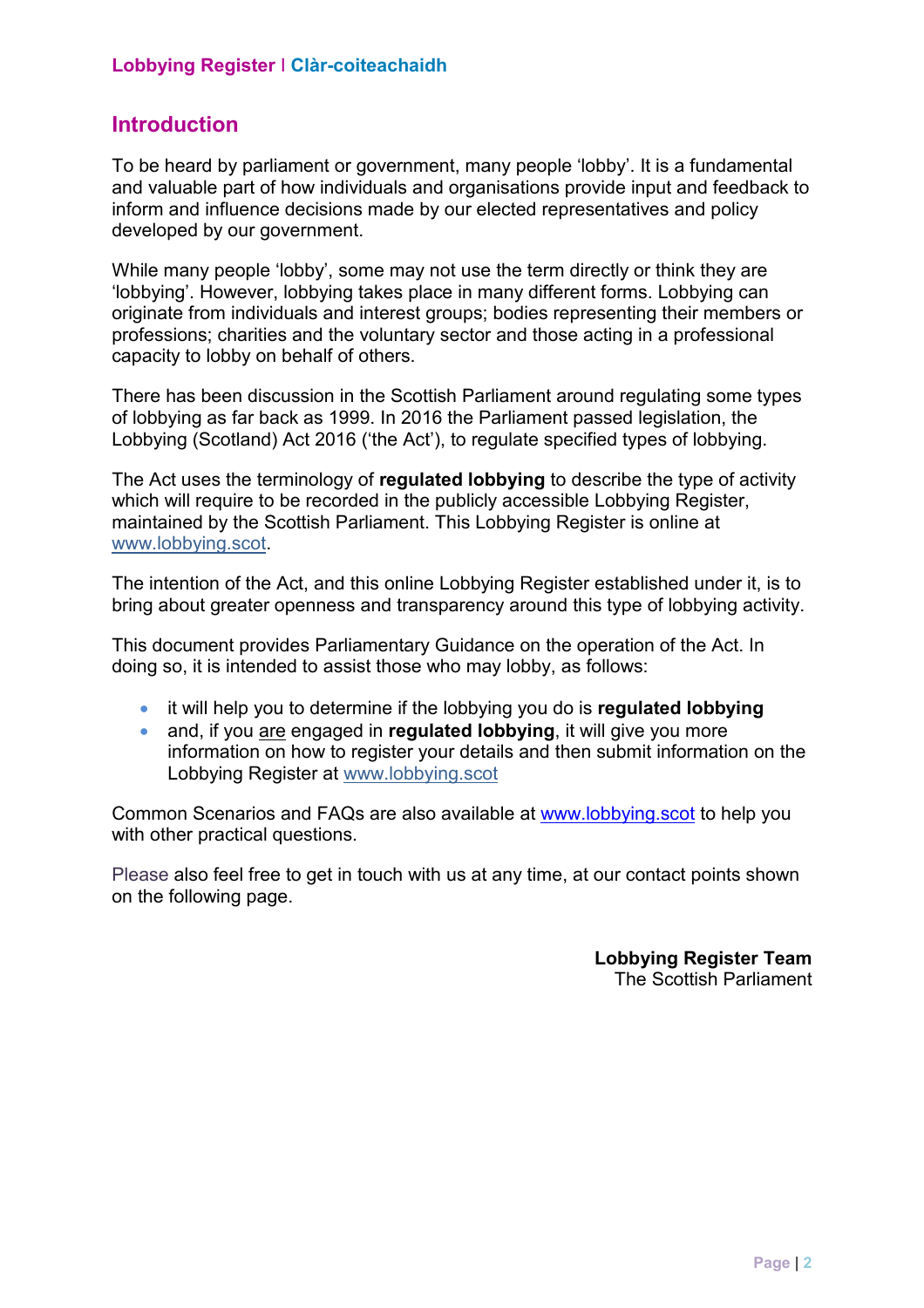|            | Lobbying Register Team, The Scottish Parliament, Edinburgh, EH99 1SP |
|------------|----------------------------------------------------------------------|
|            |                                                                      |
| Telephone: | 0131 348 5408                                                        |
| Website:   | https://www.lobbying.scot/                                           |
| Email:     | lobbying@parliament.scot                                             |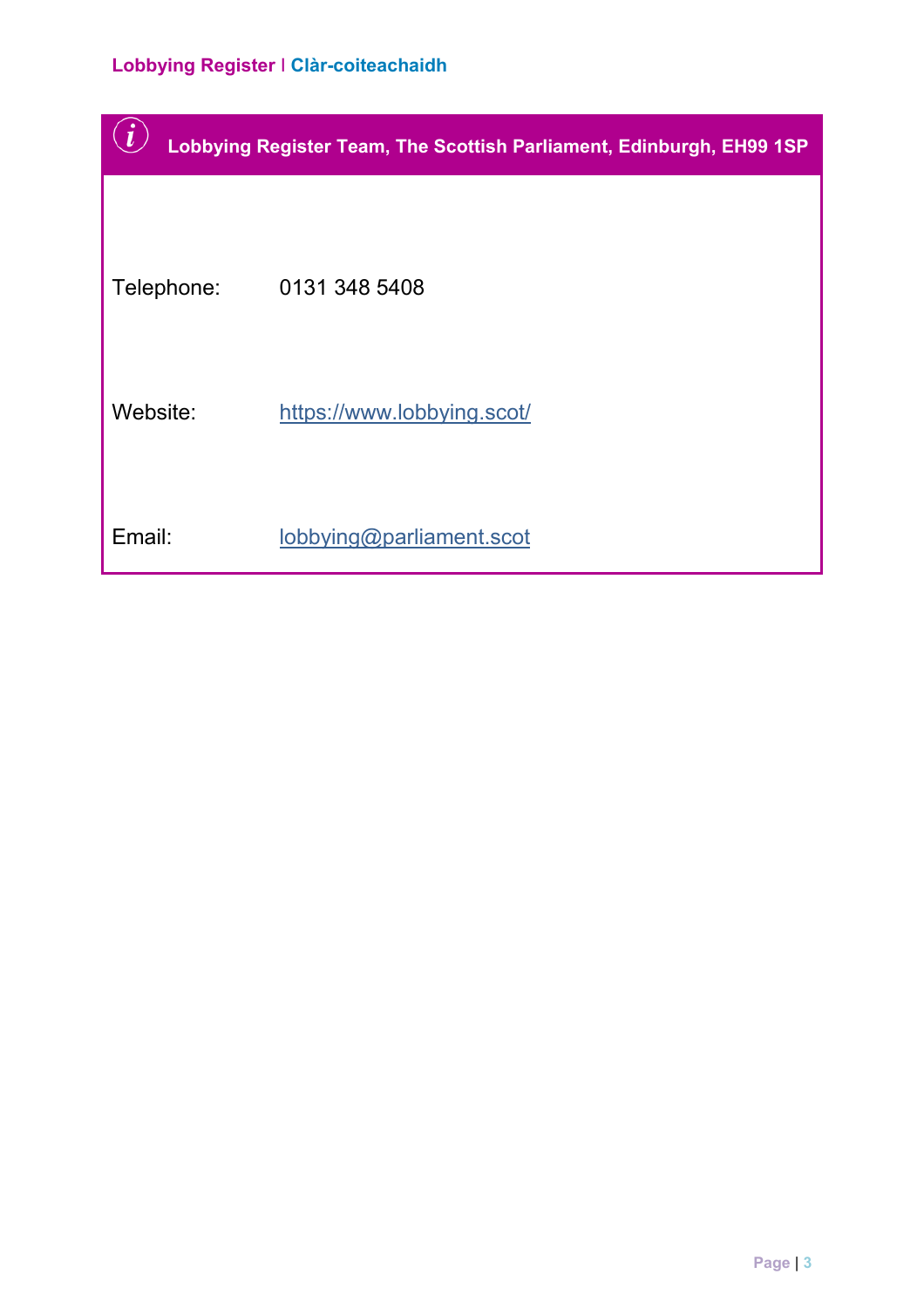#### **QUICK GUIDE**

#### **Page**

- 6. Regulated Lobbying: Executive Summary
- 8. The **5 Key Steps** to Regulated Lobbying
- 11. Diagram: Am I Involved in Regulated Lobbying?
- 12. Checklist: exemptions to Regulated Lobbying

#### **TYPES OF CONVERSATIONS**

#### **Page**

- 13. Informal discussions
- 13. Events
- 14. Umbrella organisations
- 15. Speeches and Q&A sessions
- 15. Awareness of those being lobbied

#### **COMMUNICATIONS WHICH ARE NOT LOBBYING (EXEMPTIONS)**

#### **Page**

- 16. Communications made on individual's own behalf
- 16. Communications made to Member for constituency or region (MSPs)
- 17. Communications not made in return for payment
- 18. Communications made by small organisations
- 19. Communications in Parliament or required under statute
- 19. Communications made on request
- 20. Cross-Party Groups
- 20. Journalism
- 20. Communications in relation to terms and conditions of employment
- 20. Communications by political parties
- 21. Communications by judiciary
- 21. Communications by Her Majesty
- 21. Government and Parliamentary communications etc.

#### **USING THE LOBBYING REGISTER (PART 2 OF THE ACT)**

#### **Page**

- 22. Registration
- 22. Re-classification
- 23. Information Returns
- 26. Search
- 26. Voluntary registration

#### **OVERSIGHT AND ENFORCEMENT (PART 3 OF THE ACT)**

#### **Page**

- 28. Information Notices
- 28. Role of the Commissioner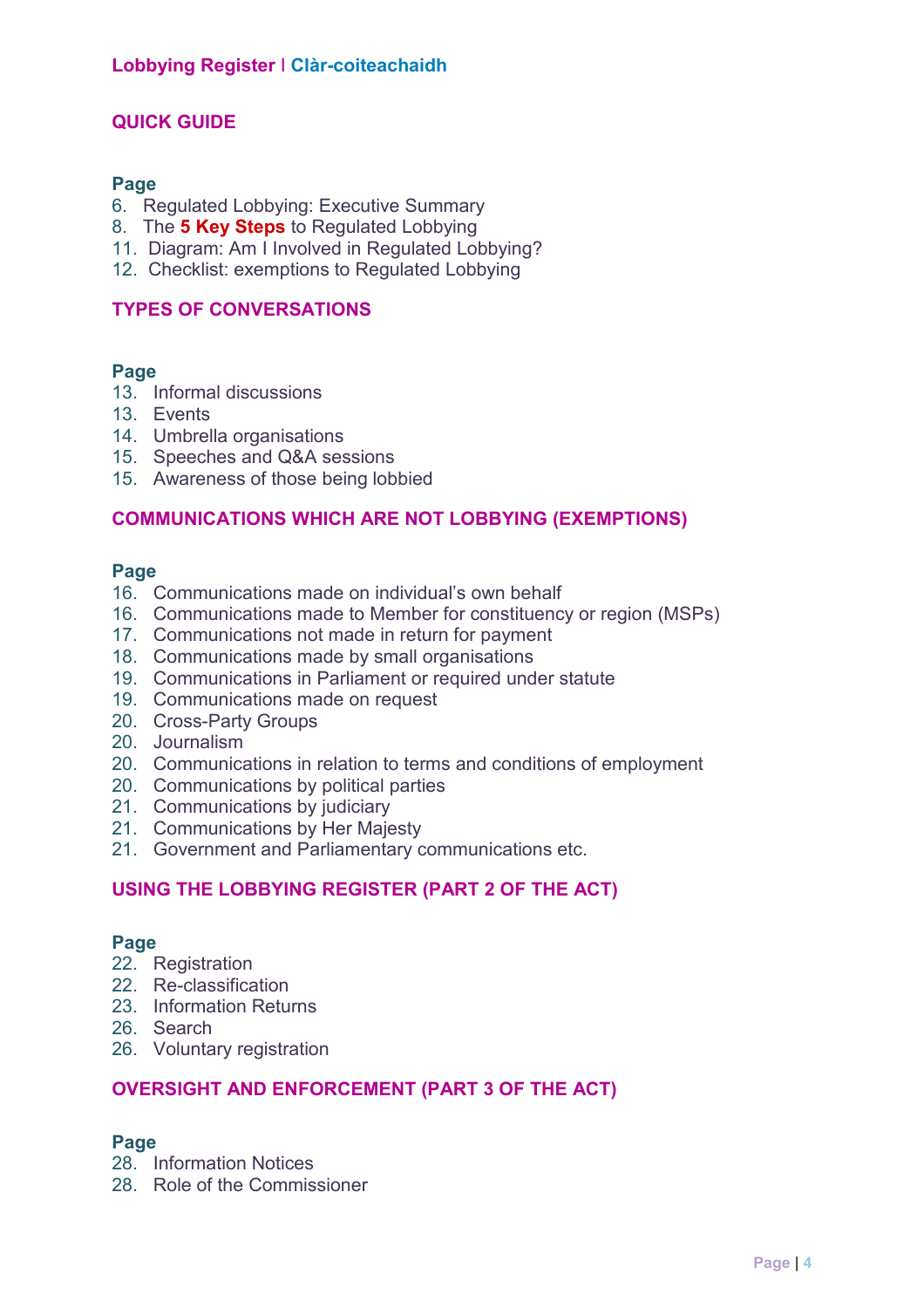- 29. Parliament's power to censure
- 29. Offences

#### **PARLIAMENTARY GUIDANCE, RESOLUTIONS, REVIEW & CODE OF CONDUCT (PARTS 4 AND 5 OF THE ACT)**

#### **Page**

- 30. Parliamentary Guidance
- 30. Parliamentary Resolutions
- 30. Parliamentary Review
- 31. Code of Conduct

#### **ANNEX: SUMMARY OF THE LOBBYING (SCOTLAND) ACT 2016**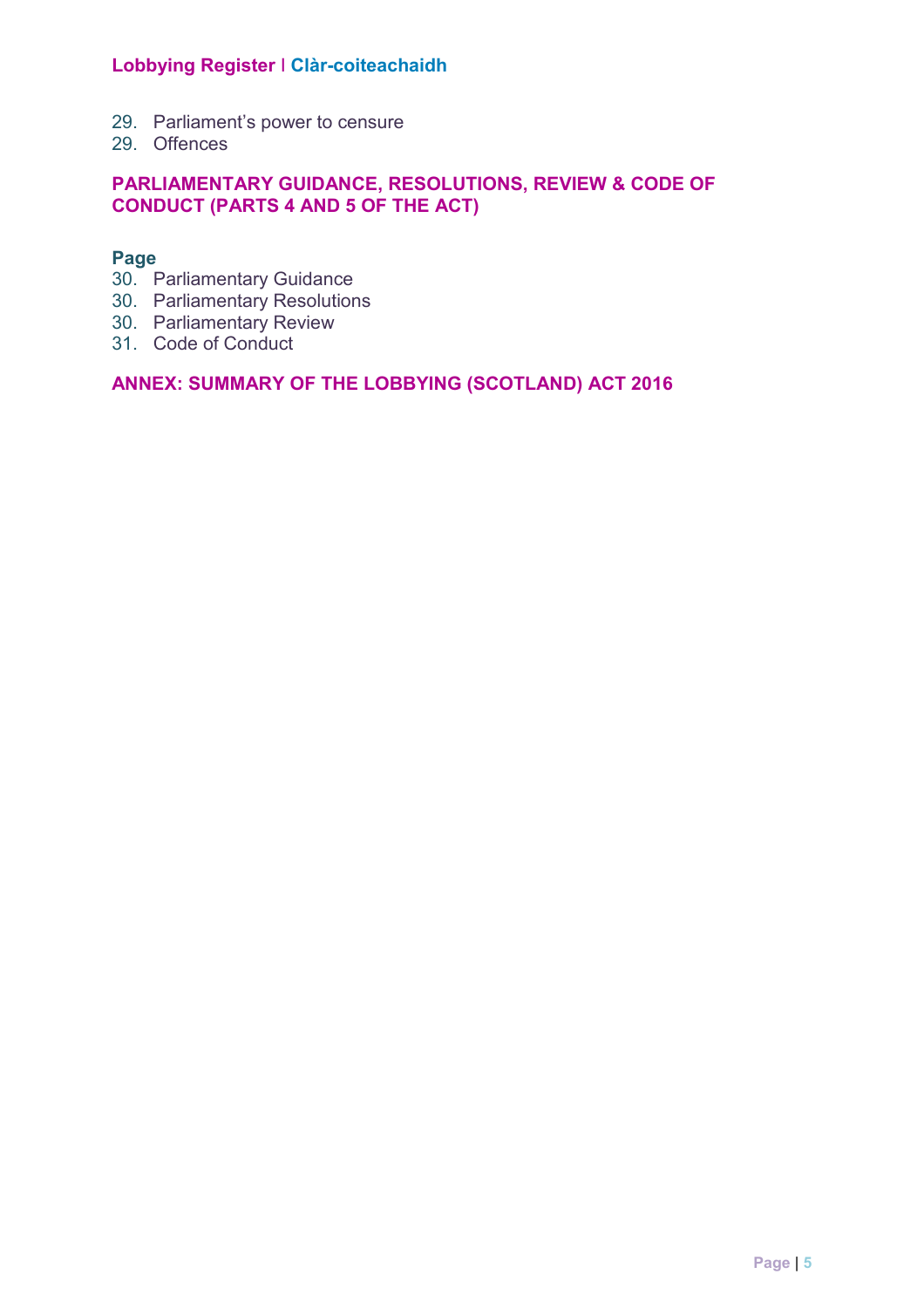## **REGULATED LOBBYING: EXECUTIVE SUMMARY**

 2016 and received Royal Assent in April 2016. The Act is commenced on 12 March The Lobbying (Scotland) Act 2016 was passed by the Scottish Parliament in March 2018.

#### **What is regulated lobbying?**

Lobbying can come in many forms and from a range of individuals or organisations. It plays an essential role in informing and influencing decisions within parliament and government. The intention of this Act, however, is to increase public transparency about **certain types of lobbying**. This type of lobbying is specifically defined in the Act and is known as **regulated lobbying**.

 allow the public to access and view information submitted by organisations and The Scottish Parliament was tasked with introducing a new **Lobbying Register**, to individuals who carry out regulated lobbying.

Regulated lobbying means **face-to-face oral** communication with any of the following people, **when discussing Scottish Government or parliamentary functions**:

- a member of the Scottish Parliament (MSP)
- a member of the Scottish Government (Cabinet Secretaries and Scottish Law Officers);
- a junior Scottish Minister;
- a Scottish Government Special Adviser; or
- the Scottish Government's Permanent Secretary (aside from Special Advisers, the **only** civil servant covered by regulated lobbying within the Act).

 and the junior Scottish Ministers. Elsewhere in this guidance, references to "Minister" "Scottish Minister" and "Scottish Government Minister" are intended to include members of the Scottish Government

 parliamentary functions' for the purposes of the Act. Those 'retained functions' relate Retained functions of the Lord Advocate are not considered to be 'Government or mainly to the Lord Advocate's role as head of the systems of criminal prosecution and investigation of deaths in Scotland. Communications in those areas would not therefore constitute regulated lobbying under the Act.

 communications made to any of those mentioned above, face-to-face (including by Other types of communication, such as emails, letters, tweets, phone calls, etc., do not constitute regulated lobbying. Regulated lobbying applies **only** to oral video-conference), in relation to Government or parliamentary functions. The term "oral" includes communications made using British Sign Language (or otherwise made by signs).

In terms of this face-to-face communication, the Act **does not limit where or when**  regulated lobbying may take place. It's the type of conversation that counts in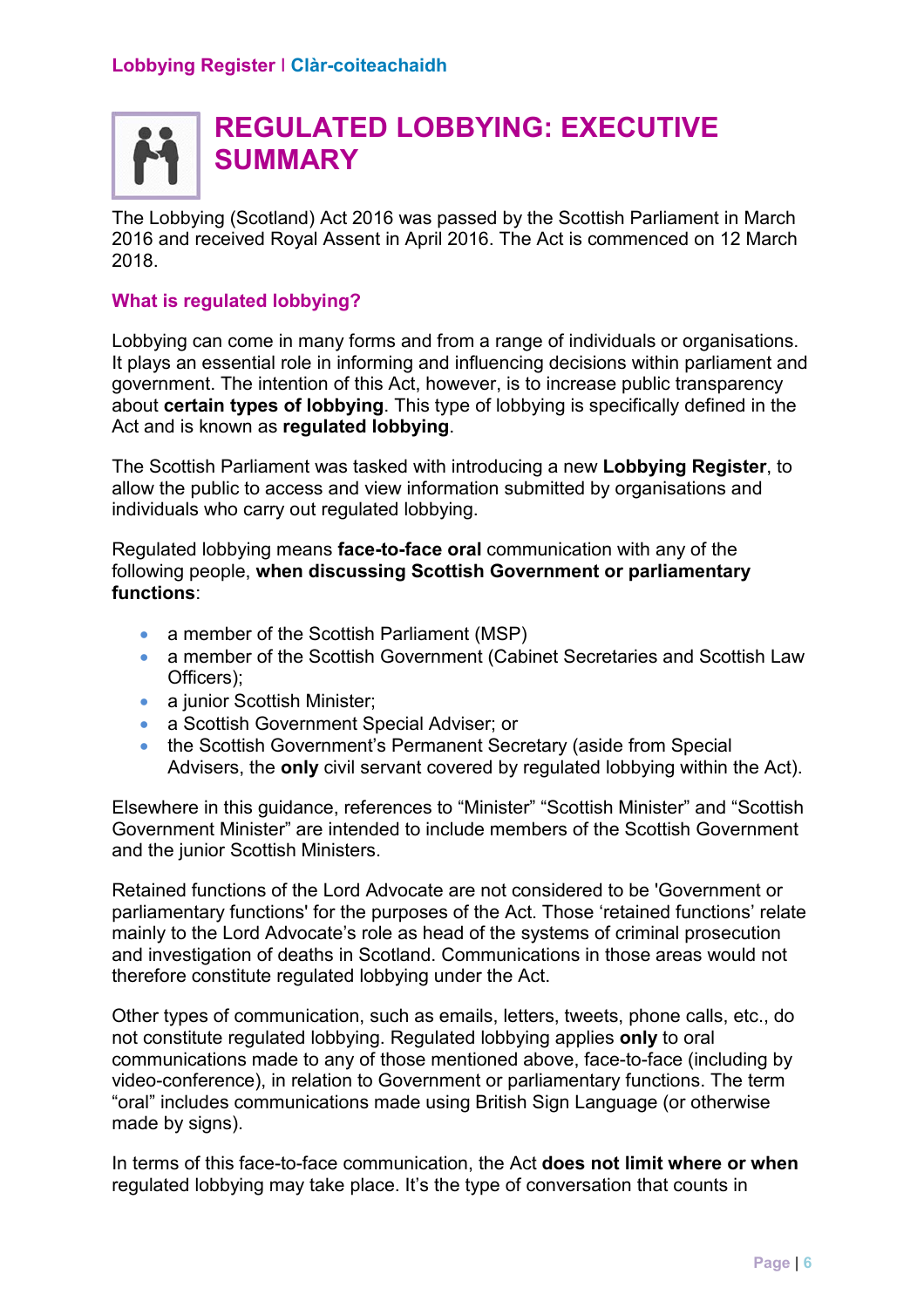regulated lobbying, not the formality of where or when the discussion took place. If you are using the opportunity to lobby, then it could be regulated lobbying regardless of the occasion or situation. See the **5 Key Steps** within this document for further help.

 Under the Act, **anyone** having discussions with any of the individuals above, in the acting in any form of paid capacity, whether that payment is made directly or manner and circumstances set out, could be considered to be lobbying if they are indirectly.

#### **Exemptions**

However, very importantly, the Act defines a number of **communications which do not amount to regulated lobbying under the Act**. These cover communications:

- made by individuals raising issues on their own behalf
- made during discussions with (most) local MSPs<br>made by those who are unpaid
- •
- made by those representing some small organisations
- made in formal proceedings of the Scottish Parliament or required under statute
- made in response to requests for factual information or views on a topic (from an MSP, Minister, Law Officer, etc.)
- made during quorate meetings of Cross-Party Groups of the Scottish Parliament
- made for the purposes of journalism
- made during negotiations about terms and conditions of employment
- made by political parties and some public figures, bodies and professions.

#### **What is the Lobbying Register?**

The Lobbying Register is online at www.lobbying.scot. It is free to use and accessible to everyone.

Those engaged in regulated lobbying use the Lobbying Register to provide information on **who** they have lobbied, **when** and **where** it happened and what **the purpose** of the lobbying was.

If you are engaged in regulated lobbying then using the Lobbying Register is straightforward. A nominated individual from your organisation activates an **online account** at www.lobbying.scot and then completes **registration** details. You set up your organisation's account using a generic email and password of your choice.

 You are then able to submit **Information Returns** - where you provide details of the at least every 6 months based upon the date on which the first instance of regulated regulated lobbying you have carried out - using your account details. If you have already carried out regulated lobbying, you should register and then submit an Information Return within 30 days of the occurrence. Thereafter, Information Returns can be submitted online to the Lobbying Register at any time (but must be submitted lobbying took place).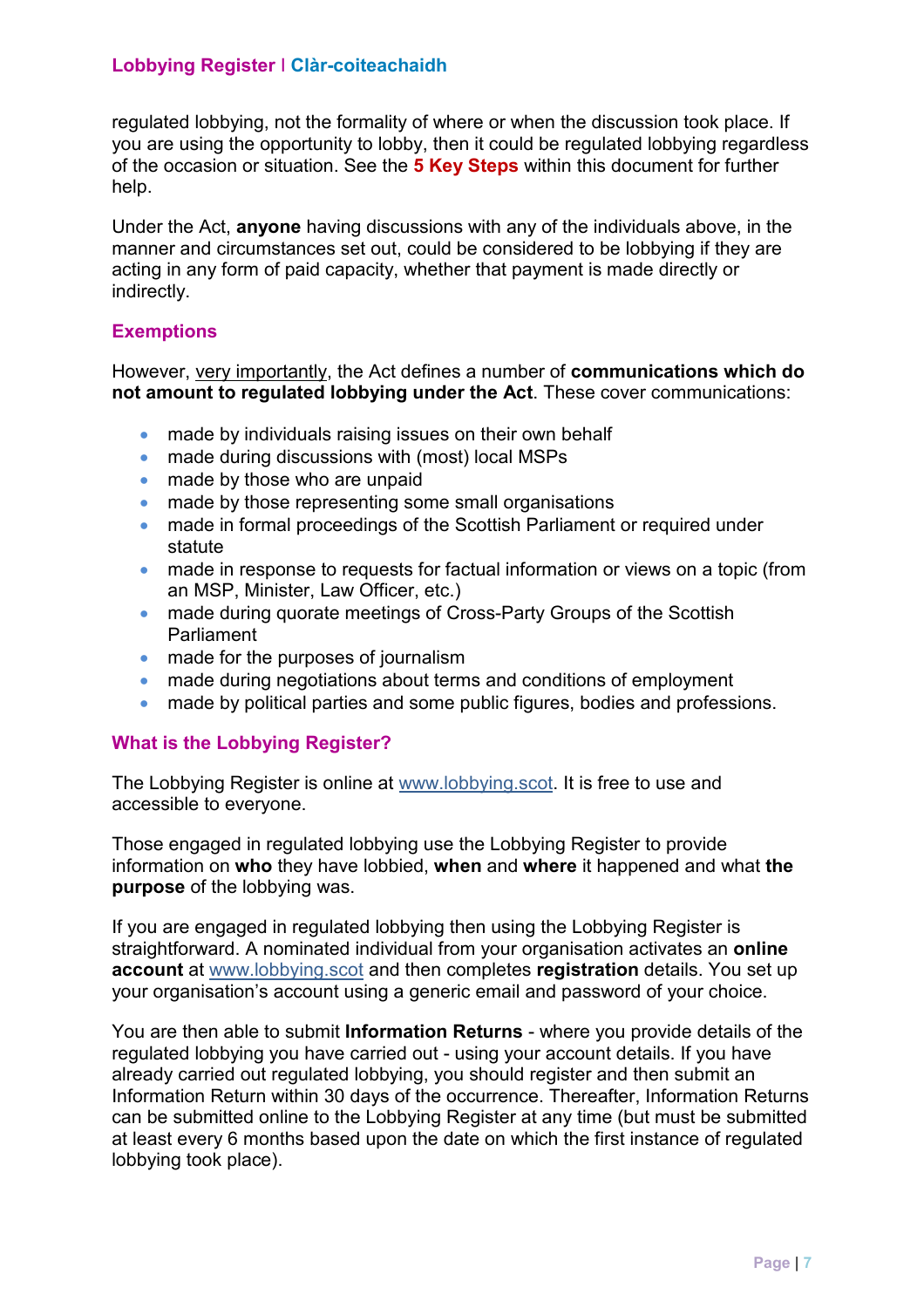is not *regulated* lobbying (for example, the lobbying is unpaid). And you can apply to You can also use the Lobbying Register on a **voluntary basis** if your organisation participates in lobbying but an exemption in the Act means that your communication be reclassified as **inactive** on the Lobbying Register if you no longer carry out regulated lobbying.

For those engaged in regulated lobbying, registering with the Lobbying Register and providing Information Returns are **legal requirements**. We encourage you to always check your own circumstances pro-actively to ensure you are complying with the Act. In some circumstances you may require to consult with your own legal advisers.

available at www.lobbying.scot. A **Code of Conduct** for persons lobbying MSPs has also been prepared and is

A **review** of the operation of the Act and the Lobbying Register will take place two years after full commencement of the Act, in March 2020. This will be conducted by a committee of the Scottish Parliament.

 It is recognised that written guidance alone cannot provide all of the answers. Please therefore ask for further assistance from the Lobbying Register Team at the Scottish Parliament when necessary.

#### **THE 5 KEY STEPS TO REGULATED LOBBYING**

In terms of applying the Act to your own activities, you may find the following checklist and flowchart useful, as a regular reference point.

 Neither the checklist nor flowchart should be taken as an absolute guide to determining whether your activities would amount to regulated lobbying. **If in doubt**  you should always consult the Act itself as the core reference point, particularly in more complex situations. You may also wish to contact the Lobbying Register Team.

 Scottish Government, junior Scottish Ministers or the Scottish Government's **Step 1:** you have communicated orally and face-to-face with MSPs, members of the Permanent Secretary or Special Advisers.

 applies when lobbying takes place with any of the aforementioned public figures and Although regulated lobbying covers a wide range of lobbying activities, it **only**  officials and **only then** when you do so **orally** and **face-to-face.** 

 This contact could be anywhere - at a meeting, event or any other such professional or even social occasion. It also applies when you use a device, which enables you to **see** and **hear** each other (e.g. video-conference). The term "oral" includes communication made using British Sign Language (or otherwise made by signs).

This step relates to **Part 1**, Section 1 of the Act.

 **Step 2:** your communication was in relation to Scottish Government or Scottish parliamentary functions.

To be considered as regulated lobbying the communication must be in relation to Scottish Government or Scottish parliamentary functions. Section 2 of the Act sets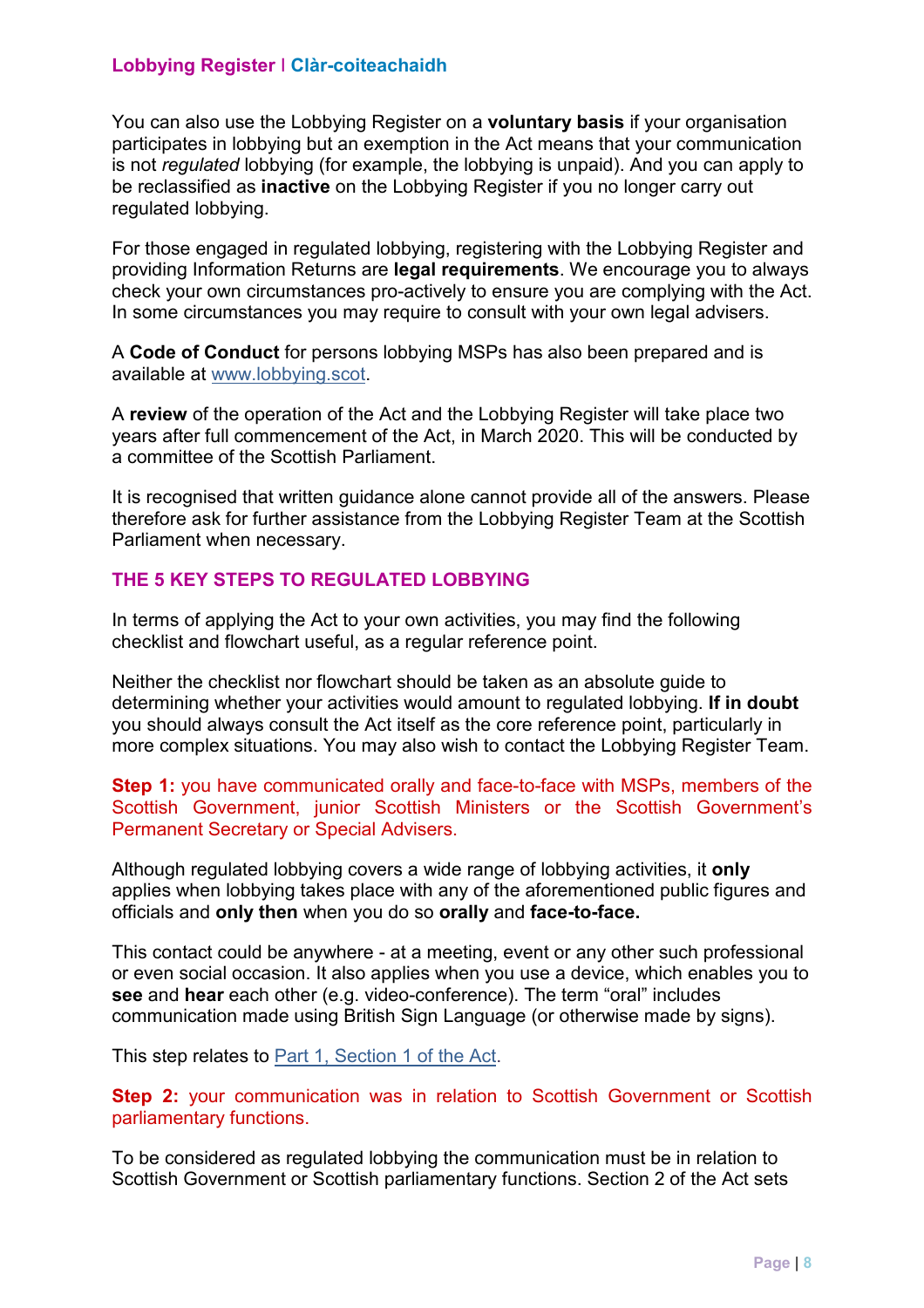out what this means more fully, but broadly it relates to discussions you have in relation to:

- legislation to be made in the Scottish Parliament or any Scottish Government policy
- contracts, grants and other financial assistance; licences and other authorisations where the Scottish Government has a role
- matters you have raised with an MSP (not covered by an exemption to the Act), which they can take forward in that capacity, inside or outside the Scottish Parliament.

This step relates in particular to [Part 1, Section 2 of the Act.](http://www.legislation.gov.uk/asp/2016/16/section/2/enacted) 

 **Step 3:** you used the opportunity to inform or influence decisions on behalf of your organisation (or those you represent).

The Act applies to this type of communication, regardless of where it takes place.

Not every conversation you have will be regulated lobbying. For example, promotional work during an event, helping at a media opportunity or indeed meeting an MSP or Minister and answering their questions during a visit to your workplace is not necessarily regulated lobbying. It's the nature of the conversation you have with those individuals during any activity which matters.

As no two discussions are the same, you and your organisation must make that judgment, keeping in mind that recording regulated lobbying is a legal requirement.

You should be aware that if the person you had the discussion with considered that they were 'lobbied', then they may well expect to see that instance recorded on the Lobbying Register.

**Step 4:** you are paid, representing the views of your organisation (or those of a third party).

It is not regulated lobbying if you are **not paid**. This step relates to the [schedule of](http://www.legislation.gov.uk/asp/2016/16/schedule/enacted)  [the Act \(paragraphs 5 and 6\).](http://www.legislation.gov.uk/asp/2016/16/schedule/enacted) 

 **Step 5:** you are clear that the lobbying is not excluded by any other exemption to the **Act** 

 Regulated lobbying doesn't apply if the lobbying falls under an **exemption** to the Act. These exemptions are very important to know and understand. For example, there are exemptions for communications:

- made by individuals raising issues on their own behalf
- made during discussions with (most) local MSPs
- made by those who are unpaid
- made by those representing some small organisations
- made in formal proceedings of the Scottish Parliament or required under statute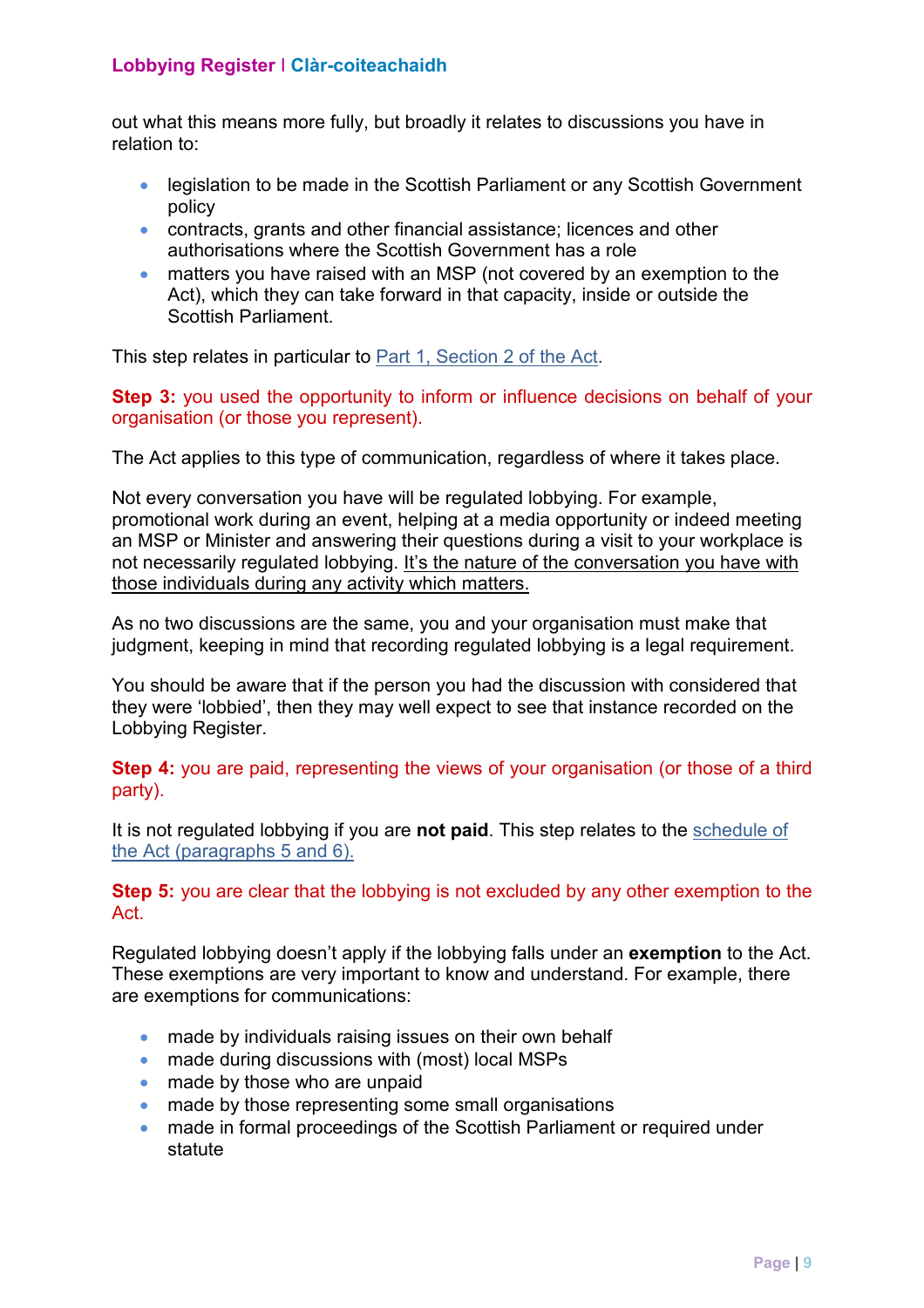- made in response to requests for factual information or views on a topic (from an MSP, Minister, Law Officer, etc.)
- made during quorate meetings of Cross-Party Groups of the Scottish Parliament
- made for the purposes of journalism
- made during negotiations about terms and conditions of employment
- made by political parties and some public figures, bodies and professions.

This step relates to all remaining exemptions in the schedule of the Act.

There is a dedicated section within this guidance to explain the exemptions that, if applicable, will mean you are not engaging in regulated lobbying under the Act.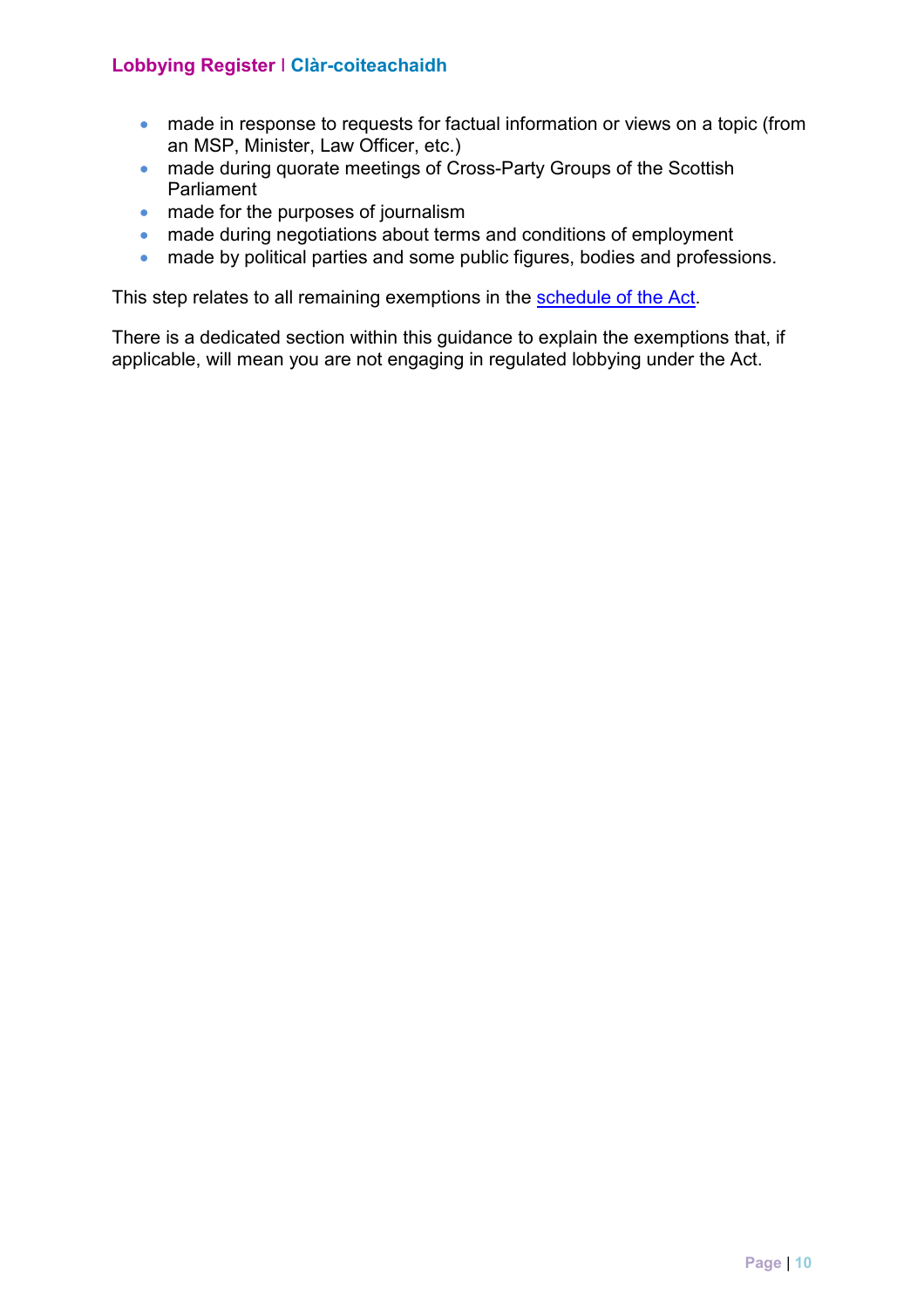## **AM I INVOLVED IN REGULATED LOBBYING?**

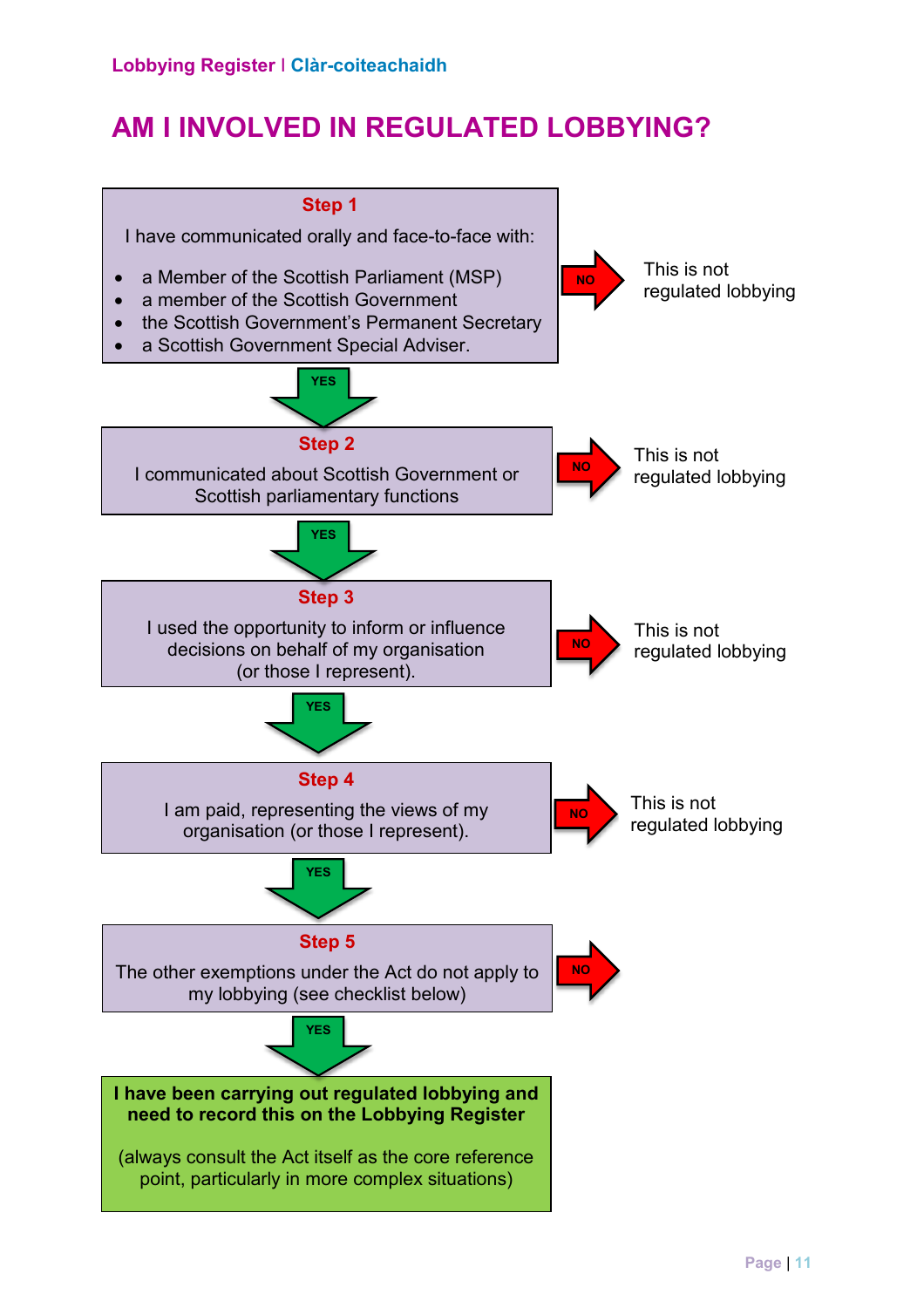

 There are 13 separate exemptions in the Act's schedule - **Communications which are not lobbying**. This checklist may help you determine if your activity is **not** regulated lobbying, because one of those exemptions applies.

Links are also provided directly to the [schedule t](http://www.legislation.gov.uk/asp/2016/16/schedule/enacted)o allow you to check in more detail.

| Step 5: An exemption would apply to my face-to-face lobbying with an<br>MSP, member of the Scottish Government, Special Advisers or Permanent<br>Secretary because it was |                                                                                                                                                                                                   |                                                                                                                                                                                           |  |
|---------------------------------------------------------------------------------------------------------------------------------------------------------------------------|---------------------------------------------------------------------------------------------------------------------------------------------------------------------------------------------------|-------------------------------------------------------------------------------------------------------------------------------------------------------------------------------------------|--|
|                                                                                                                                                                           | about an issue I am raising on my own behalf (more here)                                                                                                                                          |                                                                                                                                                                                           |  |
|                                                                                                                                                                           | with an MSP who represents<br>the constituency or region<br>where I live or where my<br>company/ organisation is<br>based or ordinarily operates<br>within (more here)                            | I am aware that if this MSP is<br>a member of the Scottish<br>Government, or I am<br>communicating on behalf of a<br>X.<br>third party, then this exemption<br>does not apply (more here) |  |
|                                                                                                                                                                           | unpaid - directly or indirectly (more here)                                                                                                                                                       |                                                                                                                                                                                           |  |
|                                                                                                                                                                           | undertaken when my<br>company/organisation had<br>fewer than 10 full-time<br>equivalent employees (more<br>here)                                                                                  | I am aware that if I am<br>communicating on behalf of a<br>third party, or in a<br>representative capacity, this<br><b>X</b><br>exemption does not apply<br>(more here)                   |  |
|                                                                                                                                                                           | during formal parliamentary proceedings of the Scottish Parliament<br>(e.g. a meeting of a parliamentary committee) or as communication<br>required by statute or another rule of law (more here) |                                                                                                                                                                                           |  |
|                                                                                                                                                                           | in response to a request from those above (see <b>Key Step 1</b> ) for<br>factual information or views on a topic (more here)                                                                     |                                                                                                                                                                                           |  |
|                                                                                                                                                                           | during a quorate meeting of a Cross-Party Group of the Scottish<br>Parliament (more here)                                                                                                         |                                                                                                                                                                                           |  |
|                                                                                                                                                                           | for the purposes of journalism (more here)                                                                                                                                                        |                                                                                                                                                                                           |  |
|                                                                                                                                                                           | discussing negotiations on terms and conditions of employment<br>(more here)                                                                                                                      |                                                                                                                                                                                           |  |
|                                                                                                                                                                           | made by a political party (more here)                                                                                                                                                             |                                                                                                                                                                                           |  |
|                                                                                                                                                                           | already exempt because my public role or the public role/functions of<br>my organisation are listed in the Act as being exempt (more here at<br>paragraphs 19-22).                                |                                                                                                                                                                                           |  |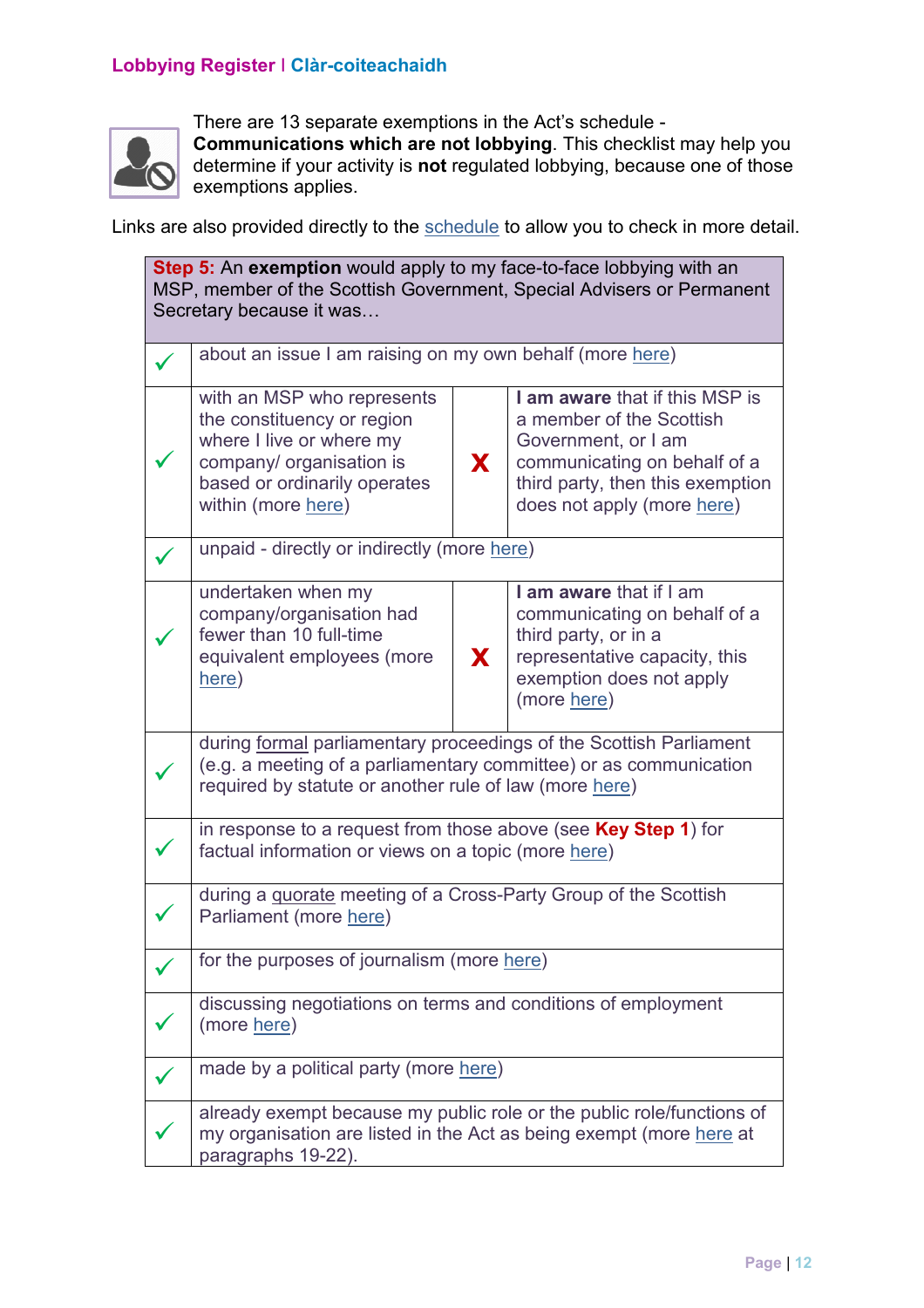# **TYPES OF CONVERSATIONS**

Although MSPs, Scottish Government Ministers or the Scottish Government's Permanent Secretary and Special Advisers operate within Scotland, the lobbying itself could take place anywhere.

For the Lobbying Register to be consistent, accurate and truly transparent, it's important it captures all instances when regulated lobbying takes place.

The following information may help you in understanding the application of the Act, in certain circumstances.

#### **Informal discussions**

The Act does not seek to inhibit face-to-face conversations with MSPs, members of the Scottish Government or the Scottish Government's Permanent Secretary and Special Advisers. These conversations crucially offer a flow of information or views on policy or legislation.

 place. That is an important factor as it is not uncommon for people to meet up under a range of circumstances and for conversations that take place to turn to work-Significantly, the Act does not limit where or when regulated lobbying may take related issues.

For example, regulated lobbying could occur during a conversation you are having during a 'chance' meeting, at a personal or social event or indeed in any situation where you come into contact and work-related issues are discussed.

Some of these conversations can become regulated lobbying, in the same way as if they were raised on a more formal basis, at a pre-arranged meeting.

As the 5 Key Steps make clear, it is likely to be regulated lobbying, if:

- your discussion covers Scottish Government or Scottish Parliamentary functions
- you are a paid individual, representing the views of your organisation (or those you represent)
- no other exemption applies.

 In all exchanges, you must be mindful that the person being lobbied (e.g. a Minister or MSP) may well expect to see that conversation recorded as regulated lobbying activity, so you will need to be clear if you have engaged in regulated lobbying.

#### **Events**

As mentioned above the Act defines regulated lobbying as activity that takes places **orally** and **face-to-face**, but it does not specify where or when regulated lobbying takes place.

 It may be difficult at large (and sometimes hectic) events to be sure of every conversation you had and with whom. However, given that participation at some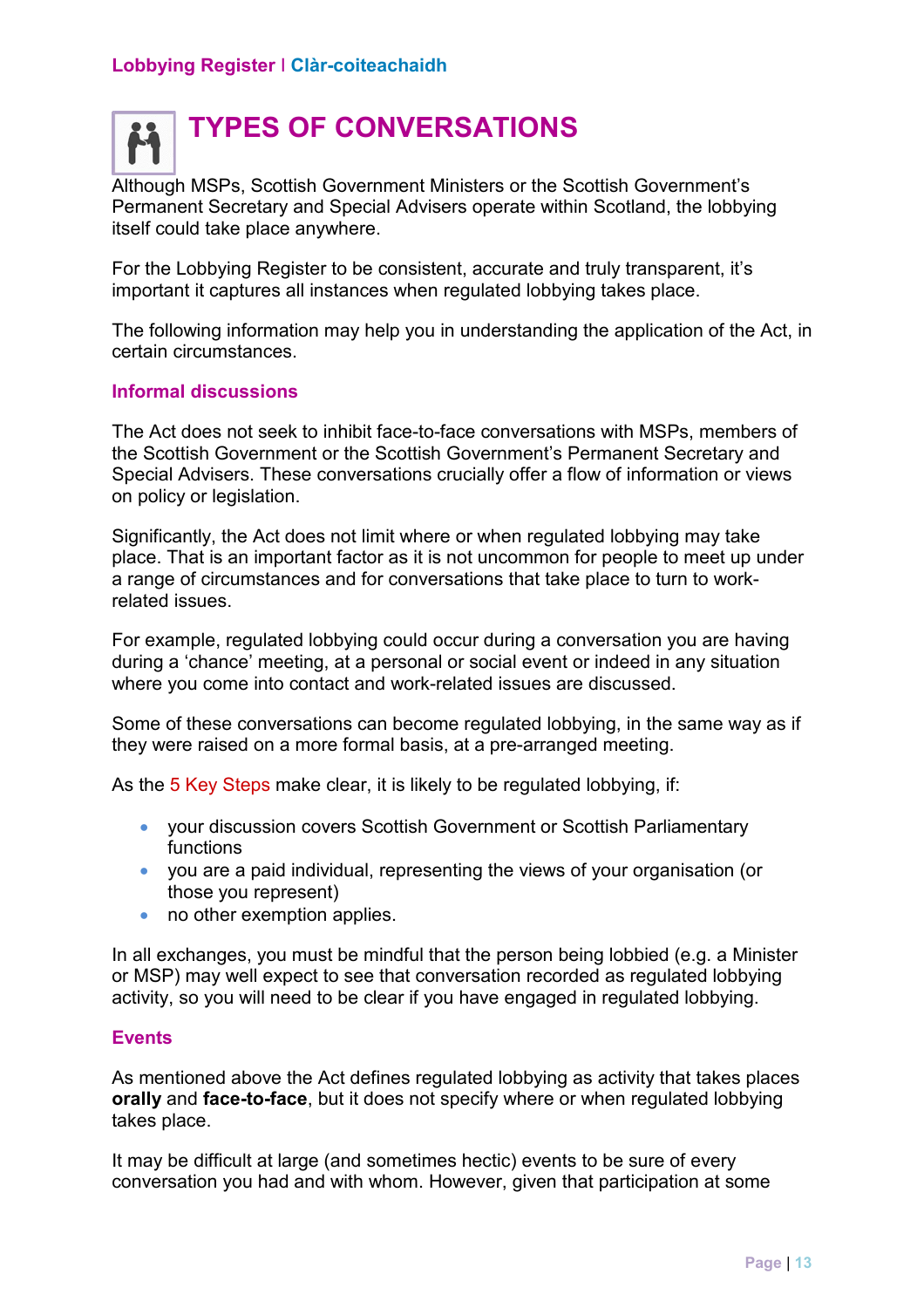events will be intended both to raise your profile and engage in discussions about policy issues, with MSPs or members of the Scottish Government, the Permanent Secretary or Special Advisers, then it is very possible regulated lobbying will take place.

 You should be prepared in advance for any event you organise (or attend) and brief those who are helping (if paid) about the requirements under the Act and the need for regulated lobbying to be recorded afterwards. The 5 Key Steps indicate what discussions might amount to regulated lobbying (in this case, applied to conversations at an event).

The purpose of the Act is not to deter conversations or indeed inhibit organisations from holding events and other such important occasions. However, events are one arena where regulated lobbying can happen.

 where your own (paid only) employees or other office holders participated in regulated lobbying that took place at an event by those not in your own organisation. Your organisation is only required to record any details on the Lobbying Register regulated lobbying at the event. Your organisation is not responsible for any

If you are attending an event which is not hosted by your own organisation, then your organisation is responsible for recording any regulated lobbying you undertook (on their behalf) at that event, on the Lobbying Register.

 'formal proceedings' of the Parliament are exempt under the Act. If your event does take place at the Parliament, our Events staff will help you with pre-event information Some of these events do of course take place in the Parliament itself. However, only about regulated lobbying.

 You will of course have different types of conversations at an event - some will be individually and some may be in a group of people. Under the Act, each 'instance' of regulated lobbying (i.e. each relevant conversation) requires a separate Information Return to be submitted on the Lobbying Register.

#### **Umbrella organisations**

 A similar approach should be taken where regulated lobbying is carried out by organisations specifically set-up to bring together views of multiple organisations, under one 'banner' or policy approach.

Where regulated lobbying is undertaken by individuals directly employed by the umbrella organisation, then the organisation itself is responsible for registering this activity.

 However, where the regulated lobbying is undertaken by an individual not directly employed by the umbrella organisation, then the organisation employing that individual should record this as their lobbying activity. That individual is encouraged to make reference to the umbrella group within their own Information Return for added context.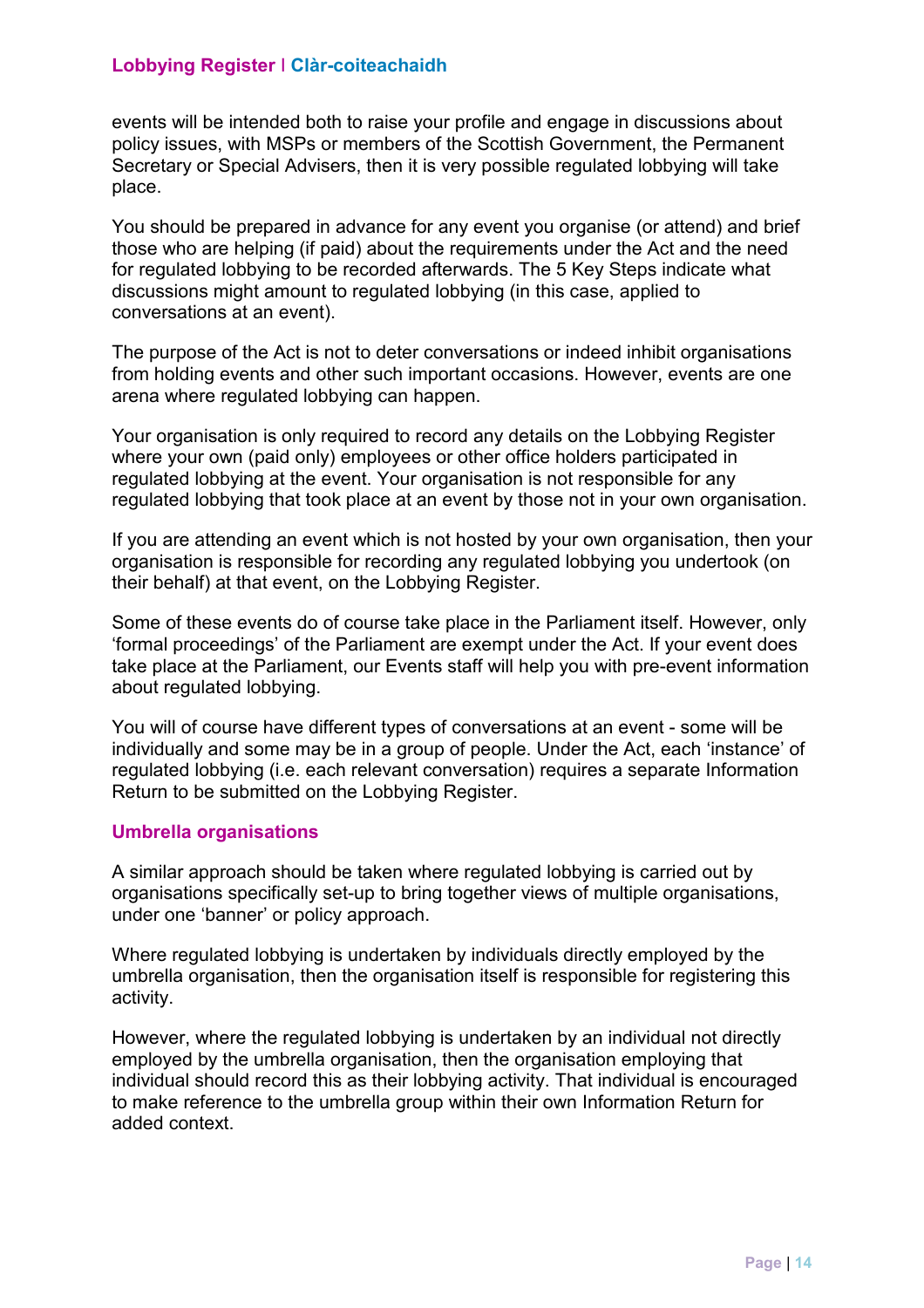#### **Speeches and Q&A sessions**

It is conceivable that some speeches you make could also constitute regulated lobbying.

When you make an Information Return on the Lobbying Register you are asked to specify who you engaged with (an MSP, Minister, etc.).

 Whether a speech, or a part of a speech, amounts to regulated lobbying will depend on individual circumstances. One factor is whether anything in the speech is targeted at (say) an MSP in the audience; this would point towards that part being registrable.

 considering whether you have engaged in regulated lobbying. Again, the **5 Key Steps** listed in this guidance provide a reference point when

 This applies in the same manner to Q&A sessions, round-table or similar events. If Key Steps, and would need then to be recorded as such. you ask a direct question, it may also amount to regulated lobbying if it meets the **5** 

**Key Steps,** and would need then to be recorded as such.<br>There is no requirement to record your attendance at any of these events <u>unless</u> you actually engaged in regulated lobbying.

#### **Awareness of those being lobbied**

 MSPs, members of the Scottish Government, Permanent Secretary and Special Advisers are fully aware of the Act, have prepared for its introduction and know what it means for them. If you are likely to engage in regulated lobbying with any of these individuals, or you are someone briefing colleagues who might engage in regulated lobbying, then you should familiarise yourself with who they are.

Some helpful links are here:

- [MSPs](http://www.parliament.scot/msps/current-msps.aspx)
- Scottish Government Ministers and Law Officers
- Scottish Government Permanent Secretary
- [Scottish Government Special Advisers \(link correct as of July 2017\)](https://beta.gov.scot/publications/special-advisers-february-2018/)

#### **Section Summary:**

Use the **5 Key Steps** to check if you are carrying out regulated lobbying

#### **More information**

This information relates to Part 1 of the Lobbying (Scotland) Act 2016: Core Concepts.

- [Section 1: Regulated Lobbying](http://www.legislation.gov.uk/asp/2016/16/part/1/enacted)
- Section 2: Government and Parliamentary functions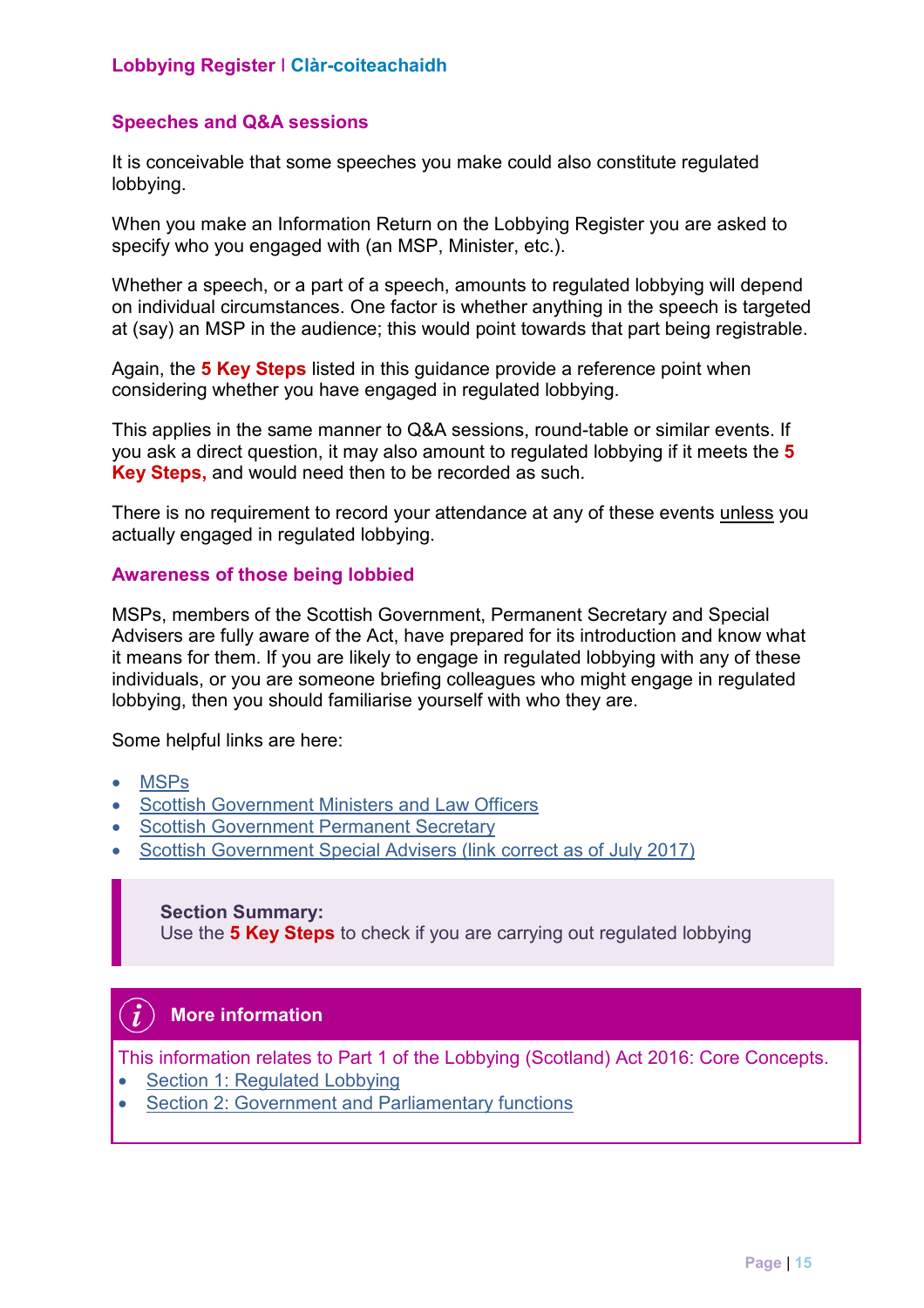

 The final point in the **5 Key Steps** to check is whether any exemptions from regulated lobbying apply to the communications made by you or your organisation.

The <u>schedule</u> to the Lobbying Scotland (Act) 2016 sets out various communications that are **not regulated lobbying**. Some guidance on these is set out below.

#### **Communications made on an individual's own behalf**

 views and are not lobbying on behalf of an organisation, company, etc. The Act does not apply to discussions where individuals wish to express their own

For example, if you were raising an issue in a **personal** capacity about a local school or even more generally about a school policy that applies across Scotland you should not record this on the Lobbying Register, as it is not regulated lobbying.

#### **Communications made to Member for constituency or region (MSPs)**

The Act does not apply to discussions between (most) MSPs and individuals, companies and organisations to which they have a constituency or regional connection.

 regulated lobbying under the Act. The exemption **does not** however cover This exemption was provided to ensure that most communications which businesses and organisations have with their constituency or regional MSPs will continue unchanged. This means that MSP engagement at this local level is not treated as communications with MSPs who are also Scottish Ministers.

 In some cases a local presence will be obvious e.g. someone who is resident in the constituency or region; a business with a strong local base or an organisation clearly active within the local area.

 Scotland. The Act does not provide a specific measure for the level of business or However some businesses and organisations are based, or operate, in multiple locations across all of the Scottish Parliament constituencies and regions in activity undertaken in a constituency or region necessary for this 'local' exemption to apply – that would be very hard to define across such a varied range of possibilities.

 which are "ordinarily carried on" in that local area. Rather, the Act exempts any discussions between you and a local MSP if your business or activity is "ordinarily carried on" in their constituency or region. As this exemption effectively removes from regulated lobbying all communications between MSPs and those they have a genuine local relationship with, you should consider whether your business or activities are significant or relevant enough to be those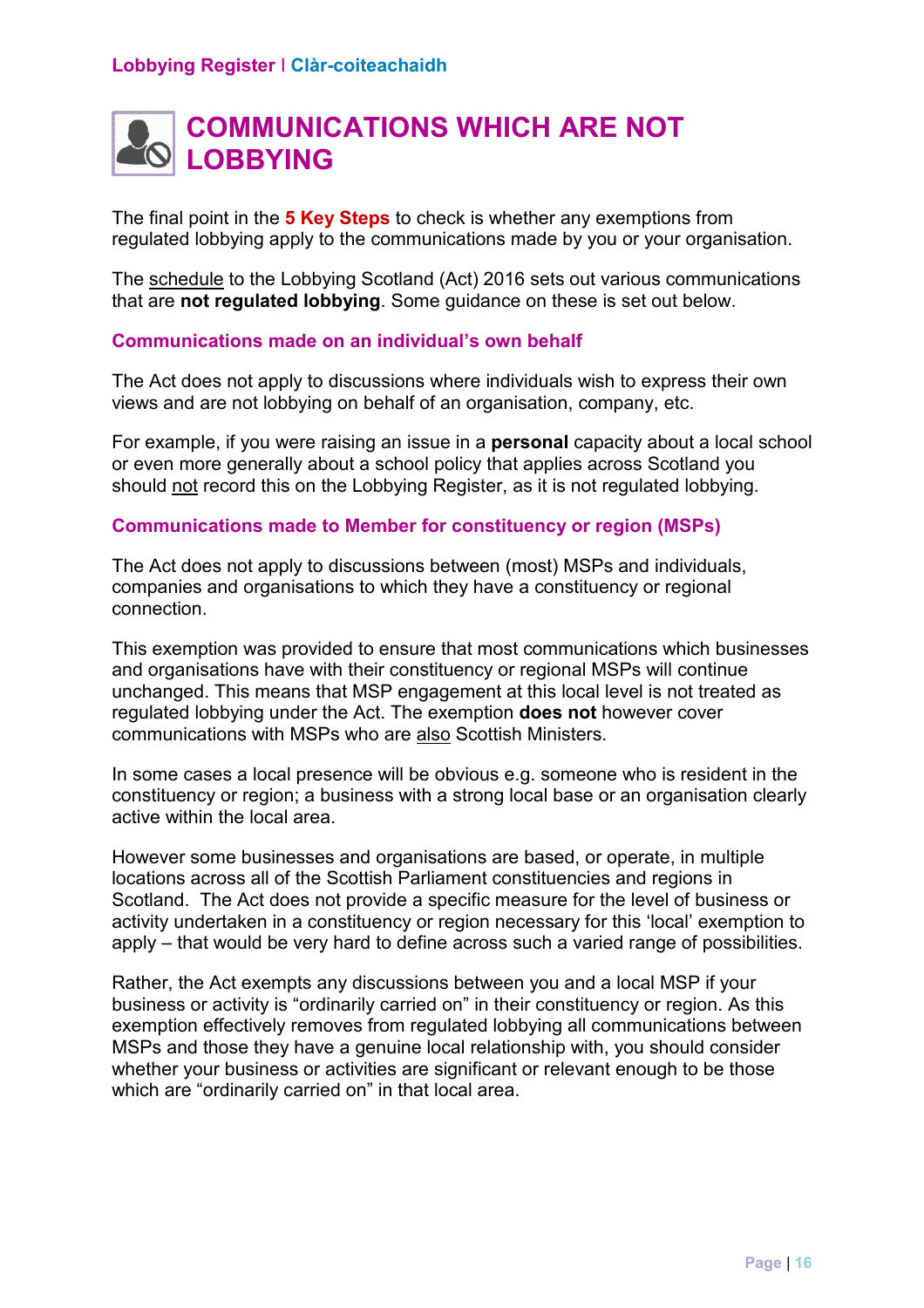Three other key points to note in relation to this exemption are:

- the exemption also applies to those resident in the constituency/region (however the Act does not provide any specific definition of residency)
- the Act does not limit where any discussions take place (i.e. the discussion doesn't have to be in the constituency/region of the MSP being lobbied)
- the Act does not limit the topics raised with the MSP being lobbied to issues purely of a constituency nature.

Finally and very importantly, this exemption does not apply if:

- the MSP is also a member of the Scottish Government or a junior Scottish Minister
- the communication was made on behalf of a third party (e.g. on behalf of a different company or individual).

#### **Communications not made in return for payment**

The Act does not apply to those who are **unpaid**.

 If there is no payment then your activity is not regulated lobbying. It does not therefore require to be recorded in the Lobbying Register.

So, if you make a lobbying communication and you receive no payment (of any kind) for doing so, then the exemption under the Act applies.

But, if (as set out at section 1(1)(b) of the Act) an individual does so as an employee, director, or other office holder, or as a partner or member of an organisation, in return for payment (of any kind) then there is a requirement to register (unless another exemption applies).

That is the position regardless of whether the payment itself relates to making lobbying communications.

 Accordingly, you should ask yourself, firstly, whether payment is being made. If it is, unlikely that this exemption will apply. and it is being paid to you as an individual, employee (or director etc.), then it is

You should also consider, secondly, the nature of the payment itself. A payment of any kind (for example, salary, entitlement to share of profits, or indeed any other form of payment), whether made directly or indirectly for making the communication, will attract a requirement to register.

 expenses, this doesn't count as payment. In these specific circumstances, you would not record this on the Lobbying Register, as this exemption would apply. However, if you are **only** reimbursed for travel, subsistence or other reasonable

Therefore, if you receive payment as set out above (however small and of whatever kind) in your role, and you engage in regulated lobbying on behalf of the person or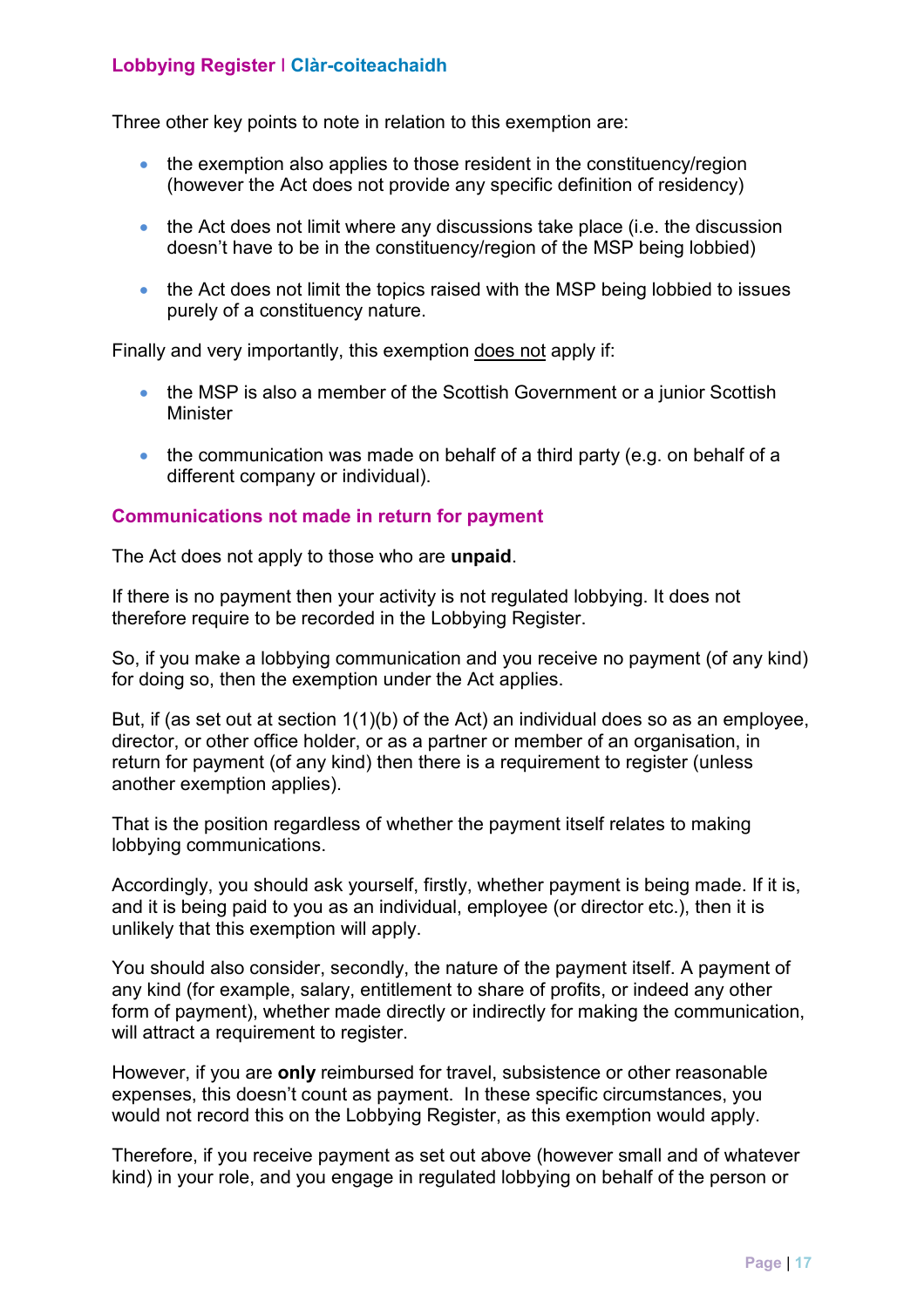the Lobbying Register (unless another exemption applies). organisation that pays you, then you will need to record your regulated lobbying on

Charities within the third sector often refer to board or committee members as 'charity trustees'. If you are a charity trustee acting in an **unpaid** capacity, then you would not record your activity on the Lobbying Register, as it is not regulated lobbying. As noted above, if payment is not being made then the question of regulated lobbying under the Act does not arise.

#### **Communications by small organisations**

 etc., from the workload of registration and the provision of Information Returns on the The Act included this exemption in order to relieve smaller organisations, companies, Lobbying Register.

 The exemption only applies where a small organisation, company, etc., has fewer than ten employees of full-time equivalent (FTE) around the time of any instance of lobbying. A formula exists within the Act itself (see paragraph 9 of the schedule) which you can use to check whether your organisation, company, etc., meets this exemption, if you are in any doubt.

 So, if your organisation matches the conditions set out above for the 'small organisations' exemption, then you are not required to register. However, there are some additional considerations with this exemption.

- Firstly, the exemption does not apply if your company, organisation, etc., is not acting on its own behalf (e.g. you are lobbying on behalf of a third party).
- Secondly and significantly, the exemption does not apply if your organisation is a representative body (see paragraph 8 of the schedule). This means you are a body that exists primarily to represent the interests of other people.

In business, if you lobby on behalf of clients then you are clearly representing other people and your organisation is therefore not covered by the exemption (regardless of whether or not you have 10 or fewer employees). Equally, bodies lobbying on behalf of trades, industry, professions or even governing sport, act to represent their membership and will not be subject to the exemption.

 For other organisations, particularly smaller charities with a membership base, this may be less clear. The Act does not define what a representative body is. However it is clear that the intent was to exempt most small organisations from the requirement to register lobbying activity. While many small organisations lobby and campaign to raise awareness of a particular cause, that does not mean they are necessarily a representative body.

To be a representative body you have to be constituted in such a way that the views of your members or supporters are actively sought, considered and actioned and this must be a core purpose of your organisation.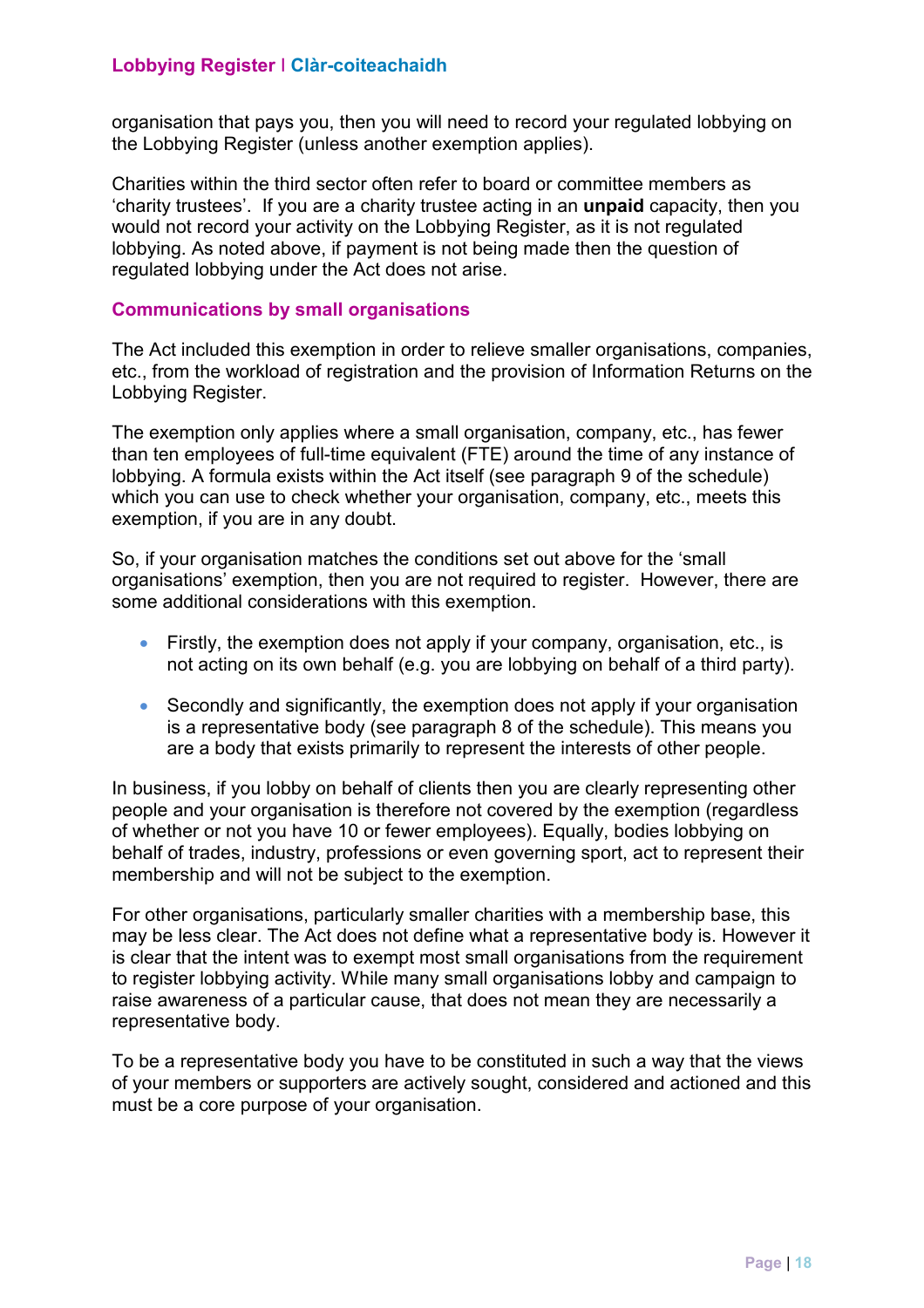#### **Communications in Parliament or required under statute**

The Act exempts communications which are made in "proceedings of the Parliament".

 the Scottish Parliament as a whole, but to include also proceedings of any committee The Act define[s proceedings of the Parliament](http://www.legislation.gov.uk/asp/2016/16/section/47) as meaning not only proceedings of or sub-committee of the Parliament. It therefore covers, for example, formal meetings of the Parliament and committee evidence sessions.

This exemption recognises that information about such proceedings is already available to the public and can be accessed by a number of means including, for example, the Official Report or where a formal agenda and minute of the proceedings is published by the Scottish Parliament.

 This type of communication is therefore exempt, as the information is already going to be made available in the public domain.

This exemption does not however extend outwith those formal "proceedings of the Parliament". Activity outside of that **(including before or after such meetings)**  would be subject to the usual rules relating to regulated lobbying.

 making of a communication under it then such activity would not fall to be recorded Finally, this exemption also extends to communications "required under any statutory provision or other rule of law". So, where the terms of any legislation require the on the Lobbying Register. And similarly, where for example a key principle pertaining to a particular field of law is such that it would require the making of a communication then this would also be exempt.

#### **Communications made on request**

 The Act exempts communications made in response to requests for factual information or views on a topic, from an MSP or the Scottish Government through its Ministers, Law Officers, Permanent Secretary or Special Advisers.

This was to recognise that these individuals will wish, for example, to engage over policy matters to further their own understanding of issues or to seek advice. The Act does not aim to regulate this type of activity nor place a responsibility on any individual or organisation assisting in this way.

 Similarly, external consultants contracted or commissioned to advise MSPs or the Scottish Government through its Ministers, Law Officers, Permanent Secretary or Special Advisers, will be able to rely on this exemption when engaging in face-toface communication in the context of providing that advice.

The request could come directly from those individuals or from their offices e.g. in the case of MSPs, staff employed by them or the Parliament, or in the case of Scottish Ministers or Law Officers, civil servants acting on their behalf.

particular topic is <u>not</u> regulated lobbying and should <u>not</u> be recorded on the Lobbying So, any discussion you have following a request for factual information or views on a Register.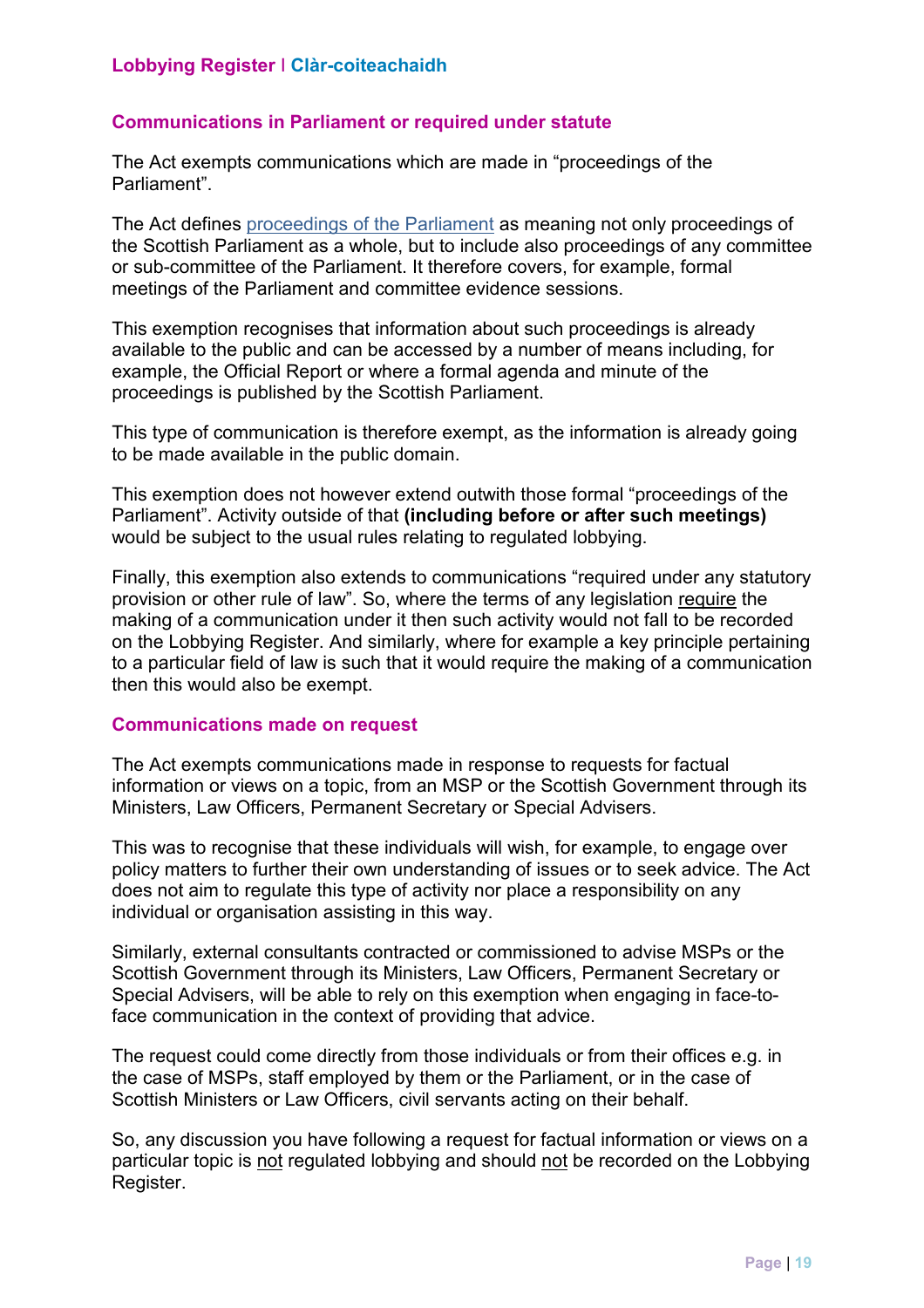However, if that face-to-face discussion extends beyond the original request (i.e. you lobbying. Once again, check the **5 Key Steps** to be sure. go on to lobby about other matters) then you may have engaged in regulated

meeting. As with any other instance of regulated lobbying, the obligation is on you or your organisation to record this on the Lobbying Register. The person lobbied (e.g. a Minister or MSP) may well expect to see that conversation recorded as regulated lobbying activity, as it extended beyond the original request and purpose of the

meeting.<br>If you or your organisation requested the discussion then this exemption <u>does not</u> apply.

#### **Cross-Party Groups (CPGs)**

 the Act exempts communications which are made in the course of such a meeting. CPGs are already subject to parliamentary rules which require them to publicise information about their activity and list those who attend meetings. For this reason,

 The exemption **only** applies to communications made during meetings of a CPG at applies to secretariats which serve CPGs, who are still required to consider any judgement about whether they have lobbied, based on the **5 Key Steps**. which there is a quorum. To be quorate, at least two MSPs who are members of the Group must attend. The usual rules relating to regulated lobbying apply to any activity outside of that (including before or after such meetings). This of course conversations which take place outside of a quorate CPG meeting and make a

#### **Journalism**

Paragraph 14 of the schedule to the Act provides an exemption for "a communication made for the purposes of journalism".

You should therefore consider whether the communication concerned is being made "for the purposes of journalism". The Act does not elaborate on what is meant by "journalism", although it will generally be plain whether the communication concerned falls within paragraph 14.

#### **Communications in relation to terms and conditions of employment**

The Act exempts discussions which are **negotiations** on terms and conditions of employment by employers and/or trade unions. So, you should not record this on the Lobbying Register, as this is not regulated lobbying.

This recognises the need to keep key negotiations about terms and conditions of employment confidential (when discussed between MSPs and/or the Scottish Government with employers and/or trade unions).

#### **Communications by political parties**

 public individuals and office holders, including political parties registered under Part 2 of the [Political Parties, Elections and Referendums Act 2000.](http://www.legislation.gov.uk/ukpga/2000/41/part/II)  The Act exempts communications made by or on behalf of a number of identified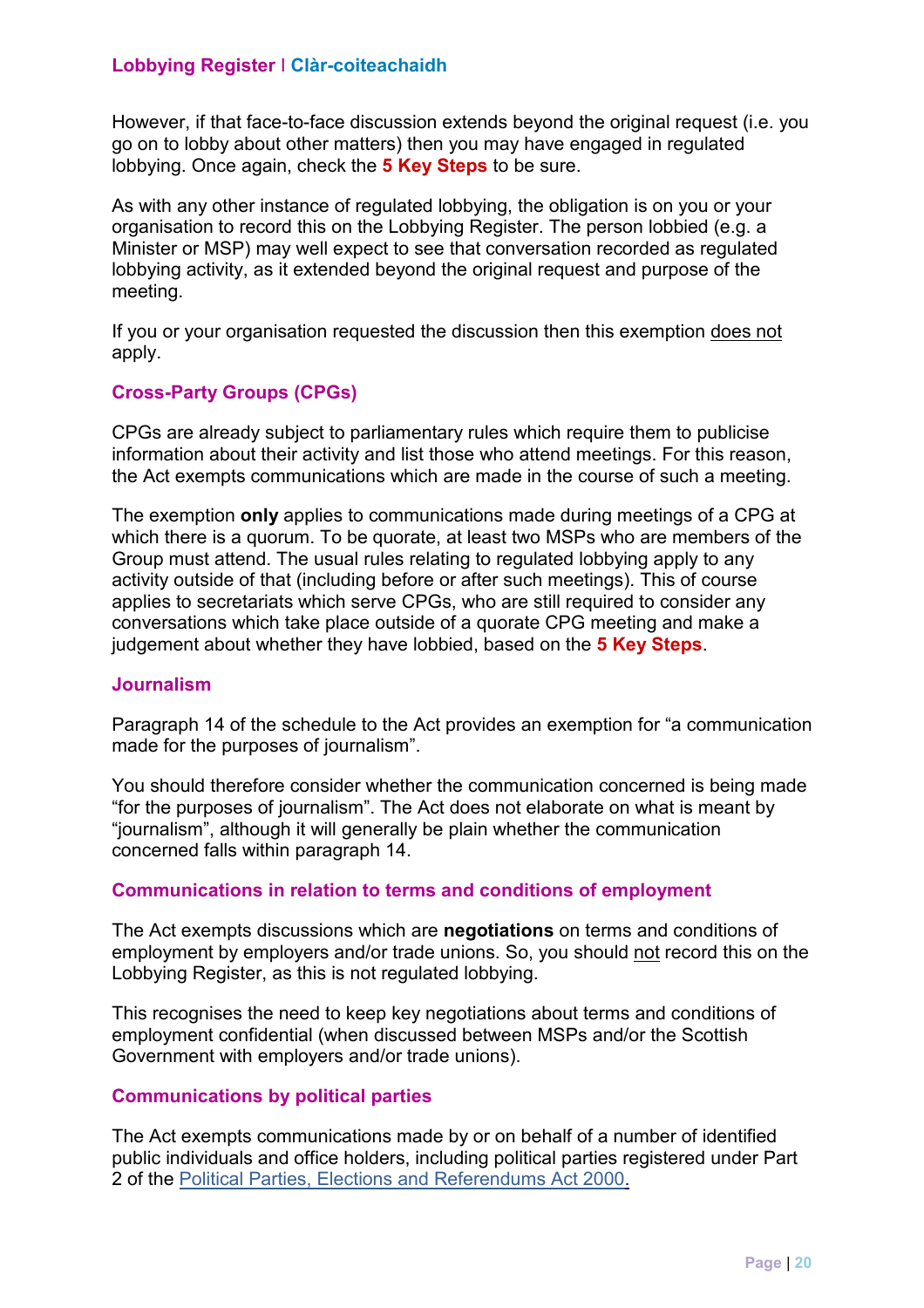#### **Communications by judiciary**

The Act exempts communications made by a number of identified public individuals and office holders, including communications by or on behalf of members of the judiciary in the United Kingdom and an international court which is established under a treaty on a UN resolution.

#### **Communications by Her Majesty**

The Act exempts communications made by a number of identified public individuals and office holders, including Her Majesty and those acting on Her behalf.

**Government and Parliamentary communications etc.** 

 This Act exempts communications by or on behalf of governments, parliamentarians and other institutions in Scotland, the UK, the EU and internationally.

The full list is set out in paragraph 22 of the <u>schedule</u> to the Act and includes communications by or on behalf of elected members and office-holders of UK based parliaments and governments.

 The list also includes communications by or on behalf of local authorities and public legislation – see th[e Freedom of Information \(Scotland\) Act 2002](http://www.legislation.gov.uk/asp/2002/13/schedule/1) and [Freedom of](http://www.legislation.gov.uk/ukpga/2000/36/schedule/1)  authorities already designated under Scottish or UK Freedom of Information [Information Act 2000 \(the UK Act\).](http://www.legislation.gov.uk/ukpga/2000/36/schedule/1)

Internationally, it includes communications by or on behalf of other states; the EU institutions and international organisations.

#### **Section Summary:**

Key exemptions will exclude many people who only lobby in a personal, local

Other exemptions apply to avoid duplication with existing guidelines or

Some public bodies and individuals are also exempt.

#### **More information**

• Schedule: Communications which are not Lobbying This information relates to the schedule of the Lobbying (Scotland) Act 2016: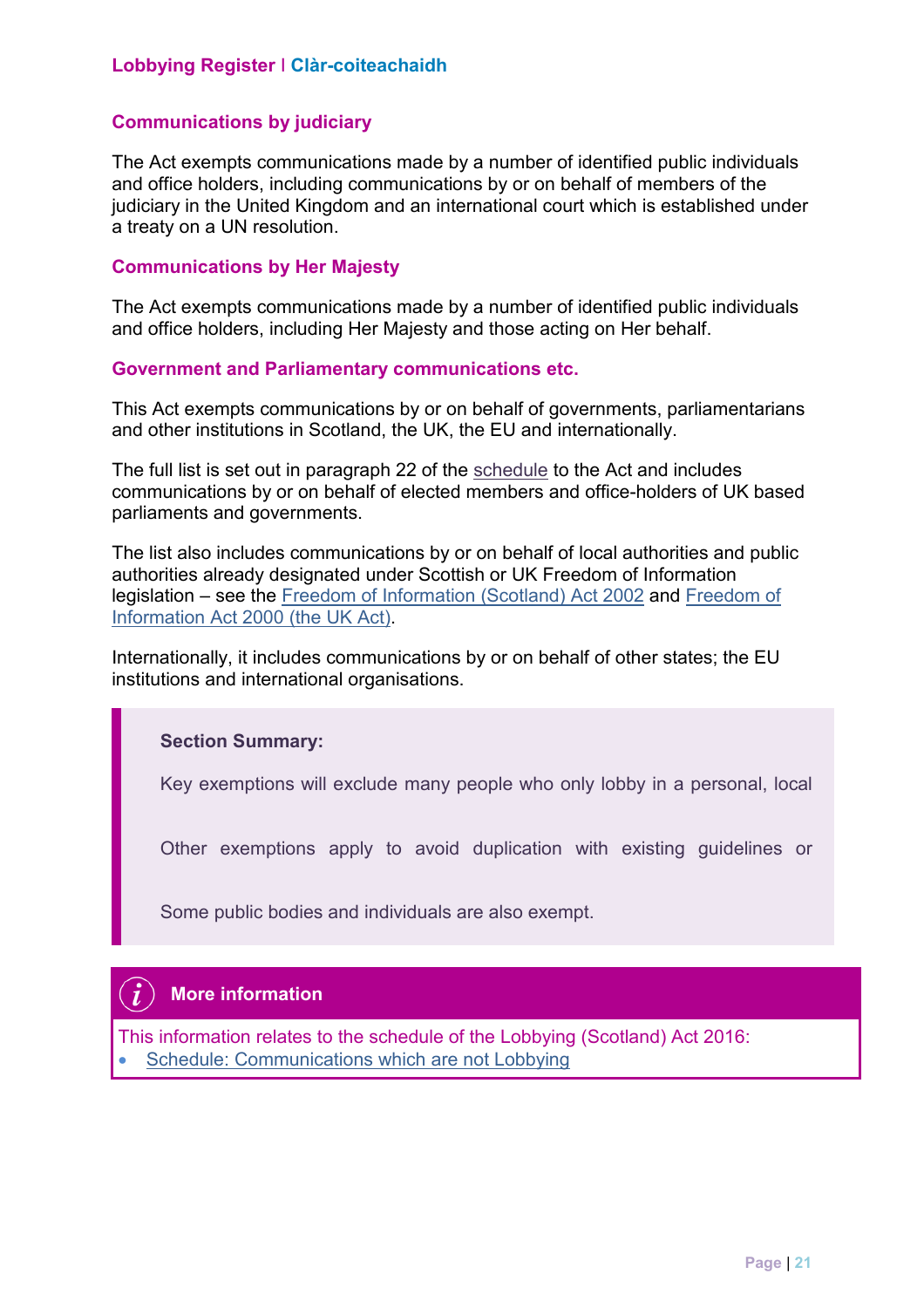

## **USING THE LOBBYING REGISTER**

 to use and search. It is free of charge to use. The Scottish Parliament is responsible for establishing and maintaining the Lobbying Register at www.lobbying.scot. The Lobbying Register is available online for anyone

It contains:

- Registration details provided by every individual or organisation engaged in regulated lobbying.
- Information Returns for each instance of regulated lobbying, made by each registered individual or organisation.

#### **Registration**

The starting point for using the Lobbying Register is registration.

You can click on to www.lobbying.scot to view either a short video or user guidance. This sets out:

- How to register an account on the Lobbying Register for your organisation.
- What registration details you require to add for your organisation.
- How to set up your account with a generic email address and password, to allow you and others in your organisation to use the Lobbying Register (if you so wish).

Important note: if you want more than one person in your organisation to use the account, we recommend use of a generic email address (e.g. admin@acme.co.uk) and a shared password.

You do not have to wait until you have carried out an instance of regulated lobbying. You can register in advance, especially if you expect to engage in regulated lobbying within the next six months.

You should also register in advance if you want to become a voluntary registrant (see voluntary registration further below).

#### **Re-classification**

an 'inactive' registrant (e.g. if you no longer carry out regulated lobbying). If you find, after you have registered, that your situation in relation to regulated lobbying has changed, you can ask to be re-classified from an 'active' registrant, to

Voluntary registrants can also be removed from the register, on application to the Registrar.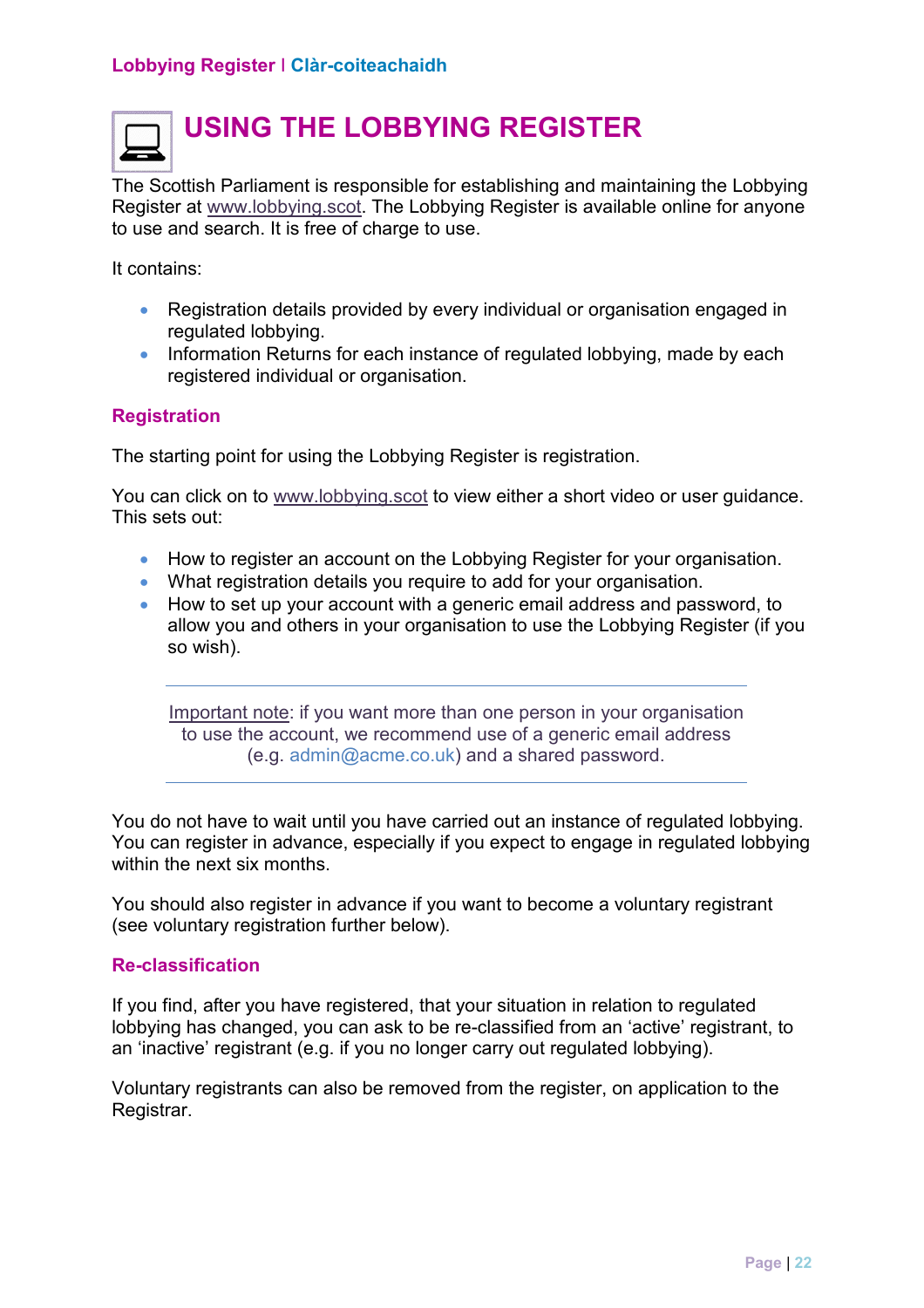#### **Information Returns**

For the Lobbying Register to be consistent, accurate and truly transparent, it's important it captures all of the required information when regulated lobbying takes place.

The Lobbying Register itself is intended to provide a straightforward means by which you can comply with the Act.

You can click on to www.lobbying.scot to view either a short video or guidance text. This sets out:

- How to create an Information Return
- How to save a draft Information Return
- How to submit an Information Return
- How to submit an Information Return<br>● How to view your organisation's previous Information Returns.
- How to create a 'copy' version of an existing draft entry, to help you create a new Information Return.

 As the Lobbying Register is publicly available it is important to make sure that the it took place. information you provide in Information Returns is accurate, relevant and understandable. Those searching the Lobbying Register are interested to see and understand who you have lobbied, the purpose of that lobbying and where and when

regulated lobbying occurs. As a minimum, you must submit an Information Return <u>no</u> <u>later</u> than 2 weeks after the end of each 6 month period after you first engaged in <sub>.</sub> The Act requires that you register no later than 30 days after your first instance of regulated lobbying.

In the case of those who 'pre-registered' before carrying out regulated lobbying, this date is 6 months from when your organisation applied for registration.

These are the **statutory** requirements; however it is up to you when to submit an Information Return within that statutory period.

Some organisations may wish to submit an Information Return soon after each instance of regulated lobbying, others may prefer to wait and submit all Information Returns around the same time within the statutory period (the size of your organisation and who has responsibility for submission of returns may determine this). Either way is absolutely fine.

must still record this. You can select this 'nil return' option when on the Information If you did not engage in any regulated lobbying at all during a 6 month period, you Return page.

The Lobbying Register will issue a system reminder by email about the statutory period requirements, every six months.

 The following guidance may help in terms of what details must be provided within Information Returns (and what is not necessary).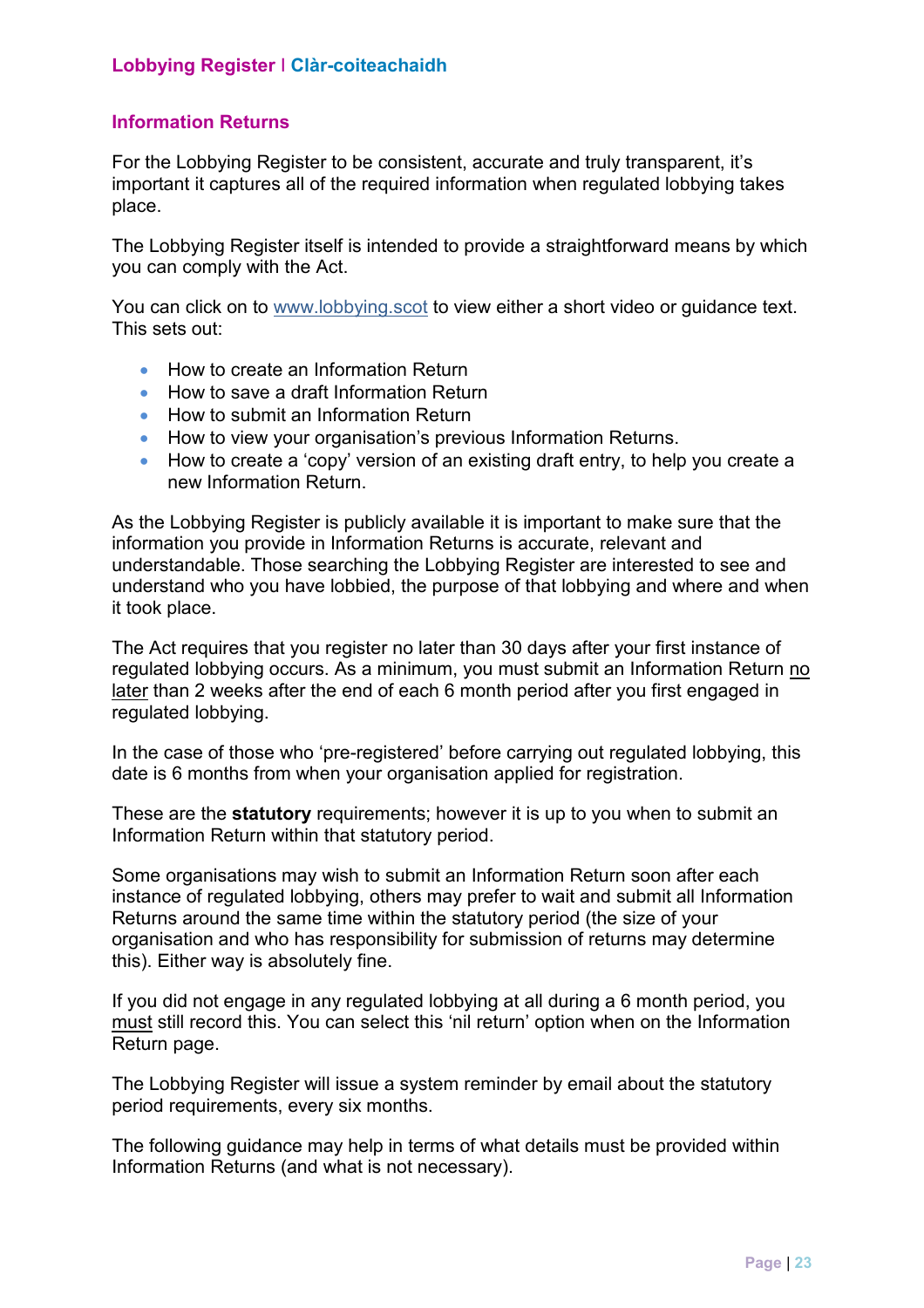#### **Declaration that registration details are up to date**

 your registration details are up to date. This is a requirement of the Act. The Before entering any details in an Information Return you must check and declare that declaration simply requires you to tick a box.

#### **Date of lobbying activity**

 purpose. An optional 'time lobbied' choice is also available (you may have had The Lobbying Register provides an automated function (a date selection box) for this several instances in one day for example).

#### **Role of person lobbied**

Select from the drop-down list the role of the person lobbied either:

- Civil Servant (i.e. the one choice of Permanent Secretary as the only civil servant covered by the Act)
- Minister
- MSP
- Scottish Law Officer, or
- Special Adviser

#### **Name of the person(s) lobbied**

 A list relevant to your choice above is provided (e.g. if you lobbied a Minister then only Scottish Government Ministers are on the list as available choices).

Choose the person you lobbied. To add more individuals use the 'Add another lobbied person' button and repeat the process as necessary.

 information manually instead, in the field covering description of the meeting. To ensure long-term information consistency, the Lobbying Register has been set up so that it does not record individual Ministerial titles. You should enter this

The following links may help when compiling your return.

- [MSPs](http://www.parliament.scot/msps/current-msps.aspx)
- Scottish Government Ministers and Law Officers
- Scottish Government Permanent Secretary
- Scottish Government Special Advisers (link correct as of July 2017)

#### **Location where person was lobbied**

Type details of the location in the free text box.

 that there could be personal data regarding an individual or individuals, or other Generally, adding details here should be straightforward. However, we are aware concerns where lobbying took place in less formal arrangements (e.g. a discussion took place at a child's school). If you have any such concerns please feel free to discuss these in advance with the Lobbying Register Team.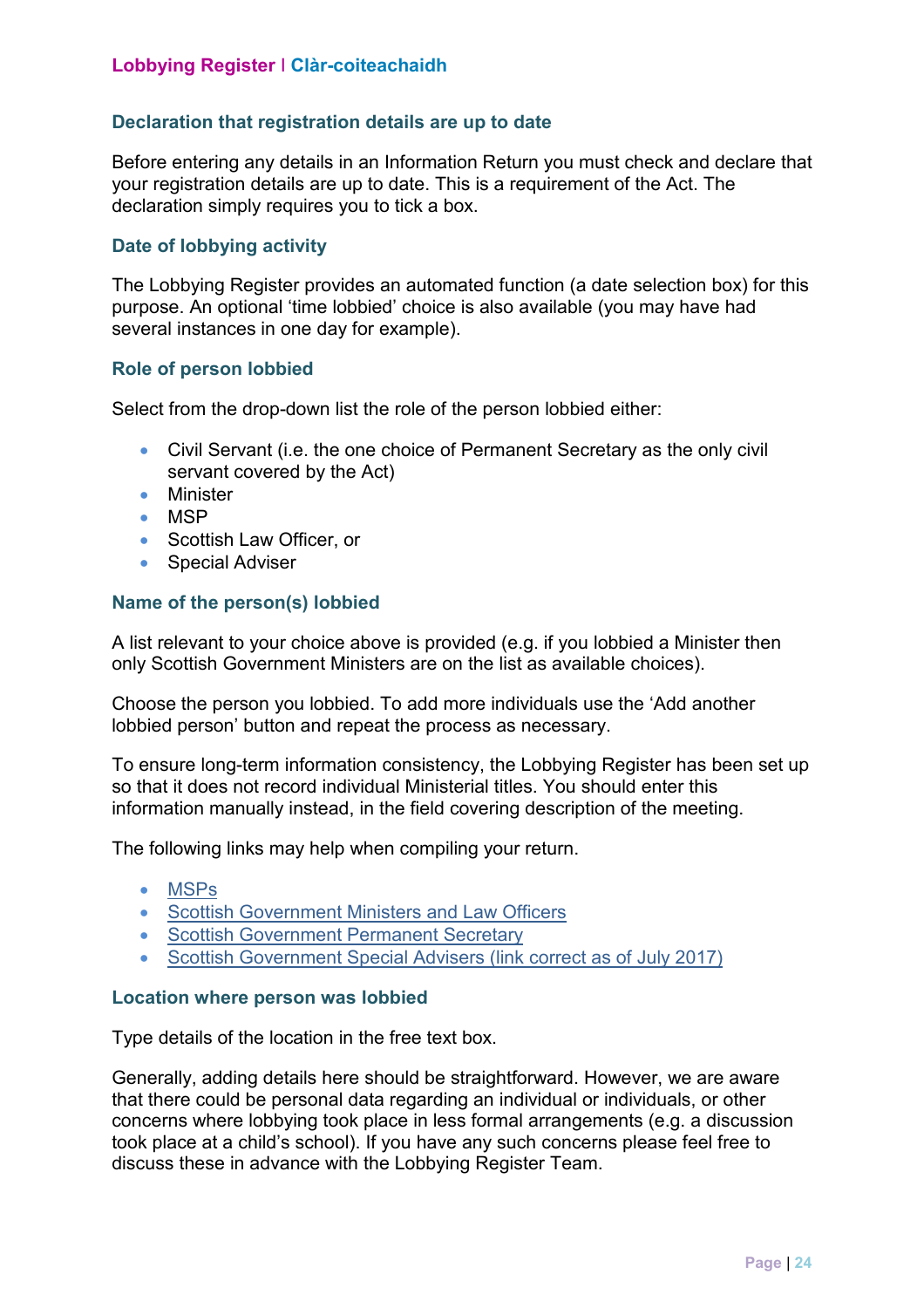#### **Description of the meeting, event or other circumstances in which the lobbying occurred**

 Type details in the free text box to describe what type of meeting, event or other occasion the regulated lobbying occurred at.

 Lobbying Register Team. In terms of good practice, you should also use this section Adding details here should be straightforward but, where similar sensitivities to those mentioned above exist, please feel free to discuss these in advance with the to add:

- the relevant Ministerial title(s), when lobbying a Scottish Minister (e.g. First Minister)
- the relevant constituency/region, when lobbying an MSP, e.g.
	- o Joan Smith MSP, Member for Glasgow Cathcart (constituency)
	- o Jim Smith MSP, Member for Highlands and Islands (region)

#### **Communication type**

Select from the drop-down list whether the communication was made face-to-face or via video conference.

#### **Name of the individual who made the communication**

 with paid individuals if you wish, and their roles can also be added for context. Type in the free text box the name of the person(s) who were involved in this instance of regulated lobbying. This can include unpaid individuals who attended

#### **Was the lobbying undertaken on registrant's own behalf?**

In response to this question you should select either Yes or No.

#### **Name of the person on whose behalf the lobbying was undertaken**

If you have selected 'No' above, you should type in the free text box the name of the person or organisation on whose behalf the lobbying was undertaken.

#### **Purpose of the lobbying**

lobbied, the purpose of that lobbying and where and when it took place. As mentioned above the Lobbying Register is a publicly available register and those searching the Lobbying Register are interested to see and understand who you have

 purpose of your regulated lobbying. It is helpful to mention what the lobbying was Therefore, the information you provide in this free text box is crucial. It must describe, in an accurate and meaningful way, for all readers of the Register, the seeking to achieve. Without that, the Lobbying Register will not be able to fulfil the purpose for which it was established.

Information Returns are processed initially by the Lobbying Register Team before publication. As such, the Team may be able to provide some assistance before publication. However, while the Team administers the Register, there is a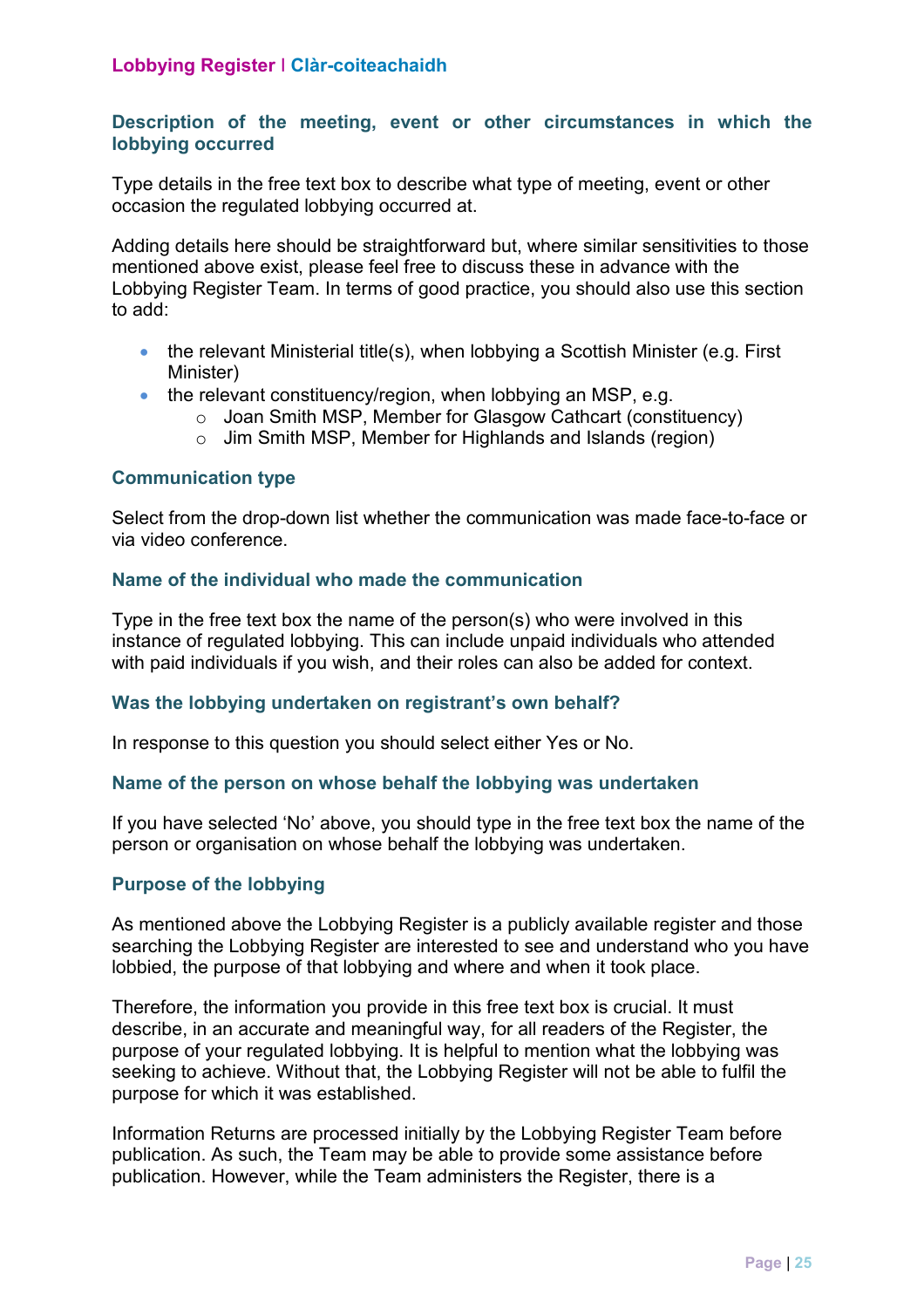accurate and complete. The aim of any check carried out by the Team is essentially responsibility on you to ensure that the information provided in your Return is to ensure a consistent approach between users and to help new users in particular become familiar with using the Lobbying Register alongside this parliamentary guidance.

#### **Declaration that registrant has not engaged in regulated lobbying**

 this prior to submitting your Return. After your initial registration you are required, as a minimum, to provide Information Returns every 6 months. If you haven't engaged in any regulated lobbying during that period you simply need to tick a box on the Information Return screen to declare

#### **Search**

Click on to <u>www.lobbying.scot</u> to view either a short video or read user guidance. This sets out:

- How to use the various search functions to find what you are looking for in the Lobbying Register.
- How to export search results from the Lobbying Register (e.g. in CSV format)

#### **Voluntary registration**

 The Act also allows for voluntary registration, so long as a person is not already an active registrant.

 does not constitute regulated lobbying. This recognises that some individuals, companies or organisations will wish to submit information to the Lobbying Register but might not otherwise be required to do so because certain exemptions in the Act mean that the lobbying they carry out

 would not amount to regulated lobbying. However, as the organisation still be able to record this lobbying on a voluntary basis. For example, where an organisation's lobbying is all carried out by unpaid staff this participates in face-to-face lobbying of MSPs, Scottish Ministers etc. it may want to

Voluntary use of the Lobbying Register therefore allows such organisations to preregister and then submit Information Returns in the same way as that of other registrants.

If you think your organisation may wish to apply for voluntary registration, then you should discuss this in the first instance with the Lobbying Register Team and then simply follow the same guidance as set out above for Registration and Information Returns.

basis. For your benefit and the clarity of other users, the Lobbying Register will identify your activity on the register as having been provided on a voluntary, rather than statutory,

Under the Act, your organisation cannot be both a voluntary registrant and an active registrant.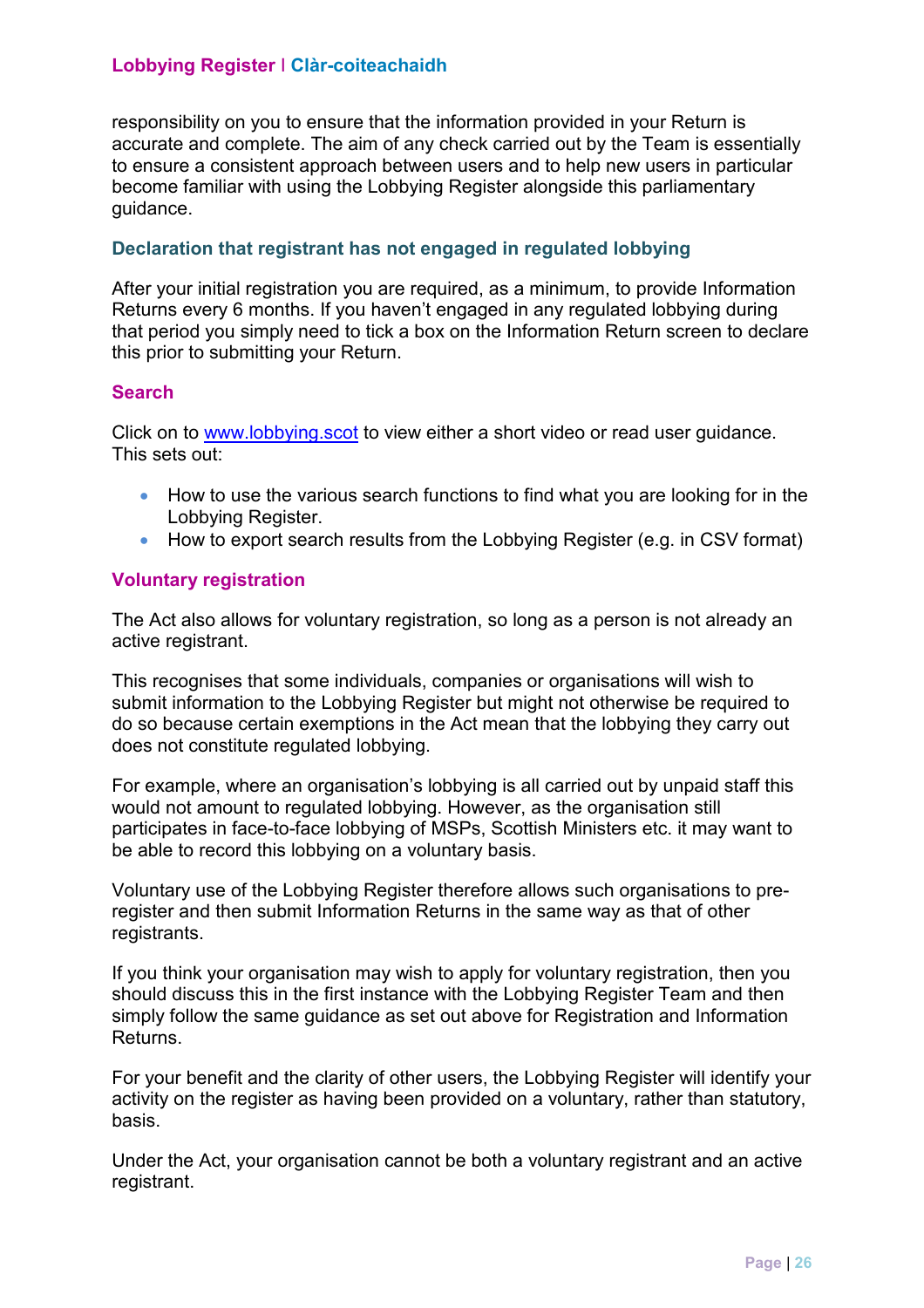Voluntary **registration** should not be confused with use of the register by organisations in the voluntary **sector**.



#### $\boldsymbol{i}$ **More information**

This information relates to the Part 2 of the Lobbying (Scotland) Act 2016: [The Lobbying Register](http://www.legislation.gov.uk/asp/2016/16/part/2/enacted) 

See the short videos or user guidance at www.lobbying.scot about:

- How to Register
- How to submit an Information Return
- How to search the Lobbying Register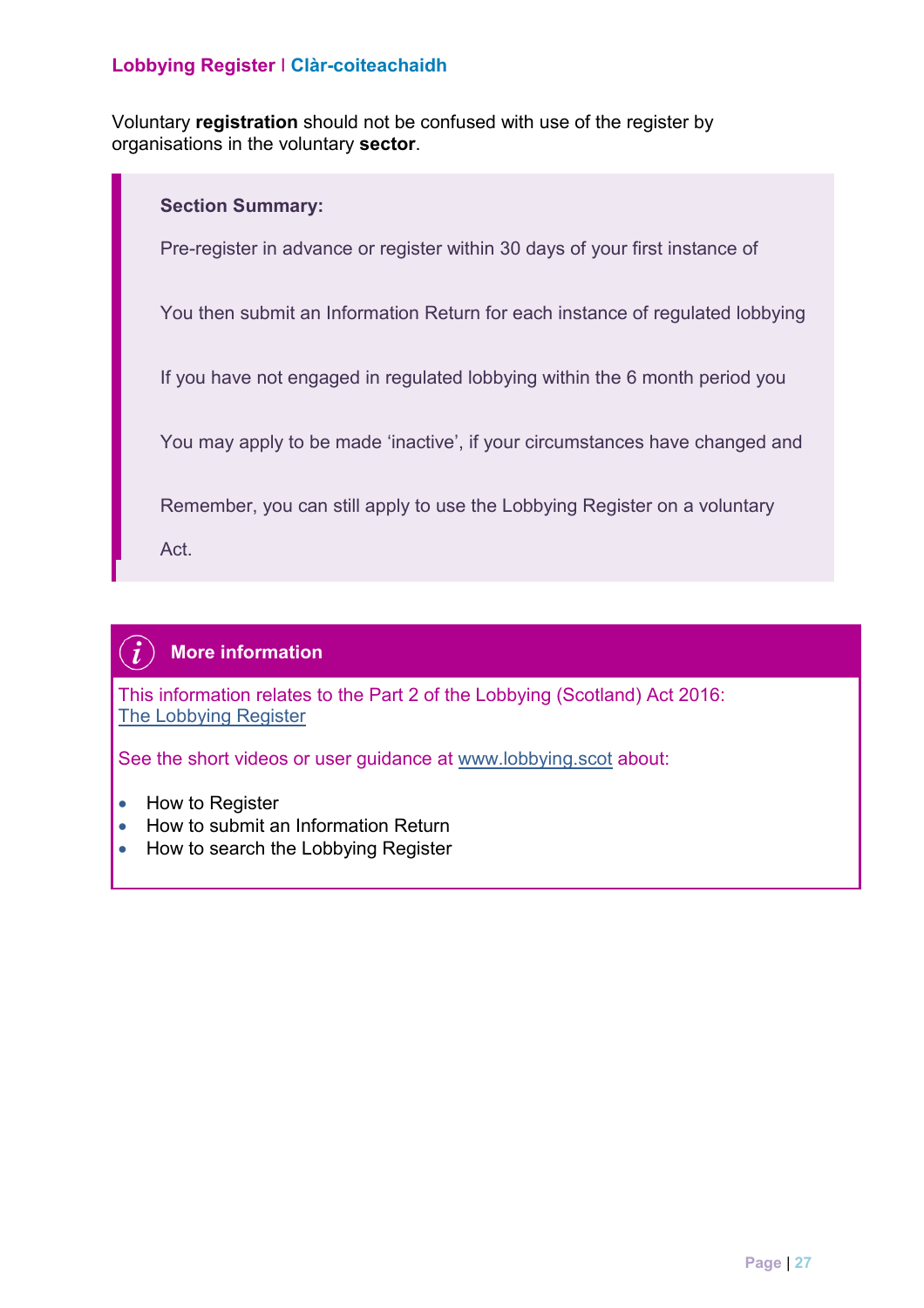

Part 3 of the Act includes details about oversight and enforcement of its requirements:

- The Clerk of the Scottish Parliament has a duty to monitor compliance with reports a failure to register regulated lobbying activity the Lobbying Registrar could ask for details by issuing an 'Information Notice'. the Act. In practice, responsibility has been delegated to the Lobbying Register Team within the Parliament on a day-to-day basis. If an individual
- The Commissioner for Ethical Standards in Public Life in Scotland is responsible for investigating complaints about alleged breaches.
- Ultimately, the Parliament has the power to censure a person if a breach is found to have occurred.
- The Act includes criminal offence provisions with associated penalties including fines. Certain offences under the Act are also punishable by imprisonment.

#### **Information Notices**

The Act provides powers for the Clerk of the Parliament to issue Information Notices.

 An Information Notice can be served on existing users of the Lobbying Register as well as any others where there are grounds for believing that there has been engagement in regulated lobbying.

 also set out the right of appeal to the sheriff (or ultimately the Sheriff Appeal Court) The Information Notice will set out what information is being sought; the form in which it should be supplied; and the date by which this must be done. The notice will against the notice itself or any requirement specified in it.

#### **Role of the Commissioner**

The Act places a duty on the Commissioner for Ethical Standards in Public Life in Scotland ("the Commissioner") to investigate and report on admissible complaints into non-compliance. This covers alleged failures around:

- The requirements to register following a first instance of regulated lobbying.
- The accuracy and completeness of Registration information provided.
- The accuracy and completeness of Information Returns provided.
- The accuracy and completeness of information provided in response to an Information Notice.

The Commissioner must assess whether the complaint is admissible and, if so, investigate the complaint and report to the Parliament. The conditions, set out in Section 23(3) of the Act, are that the complaint: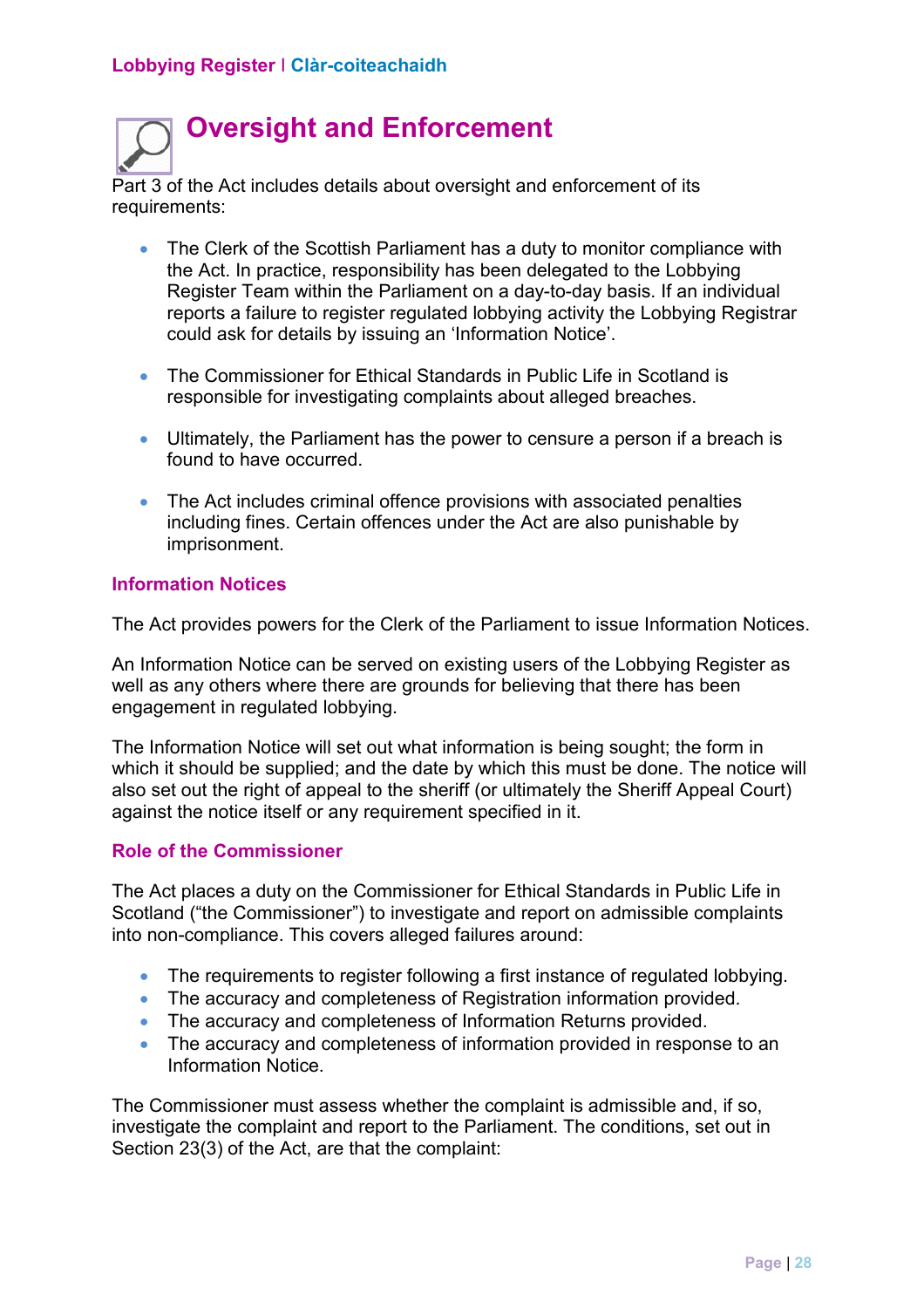- is made in writing to the Commissioner,
- is made by an individual, is signed by that individual and states that individual's name and address,
- names the person to whom the complaint relates,
- sets out the facts related to the conduct complained about, and
- is made before the end of the period of one year beginning on the date when the individual who made the complaint could reasonably have become aware of the conduct complained about.

#### **Parliament's power to censure**

[Section 40 o](http://www.legislation.gov.uk/asp/2016/16/section/40/enacted)f the Act sets out the Parliament's power to censure a person who is the subject of a report from the Commissioner.

#### **Offences**

Provision regarding offences relating to registration and information returns is contained within [section 42.](http://www.legislation.gov.uk/asp/2016/16/section/42/enacted) A person who commits an offence under section 42 can be fined up to an amount not exceeding [level 3 on the standard scale,](http://www.legislation.gov.uk/ukpga/1982/48/part/III/crossheading/introduction-of-standard-scale-of-fines) currently £1,000.

Offences relating to Commissioner investigations are contained in [section 36](http://www.legislation.gov.uk/asp/2016/16/section/36/enacted). A person who commits an offence under section 36 can be sentenced to imprisonment for a period not exceeding 3 months, or fined an amount not exceeding level 5 on the standard scale, currently £5,000 (but not both).

#### **Section Summary:**

The Clerk oversees compliance.

By way of further oversight, the Commissioner investigates possible breaches

Ultimately, criminal prosecution and penalties may apply.

#### **More information**

This information relates to the Part 3 of the Lobbying (Scotland) Act 2016:

• **Oversight and Enforcement**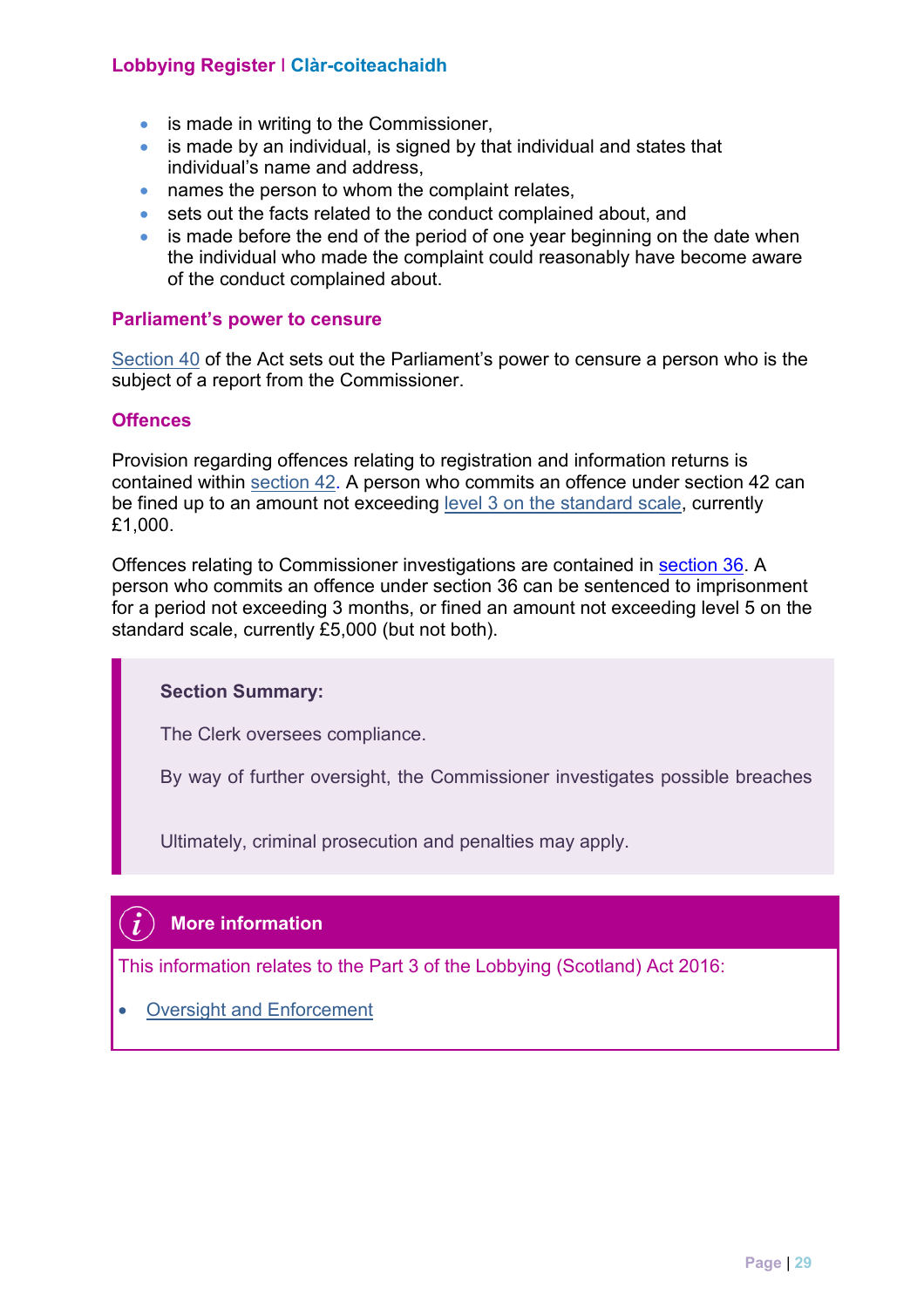## **Parliamentary Guidance, Resolutions, Review & Code of Conduct**

#### **Parliamentary Guidance**

updating or replacing the guidance. The Act requires the Parliament to prepare and publish guidance on its operation. It must consult the Scottish Ministers before doing so, and must do so also when

[Section 43 s](http://www.legislation.gov.uk/asp/2016/16/section/43/enacted)ets out the matters to be covered, as set out within this guidance.

#### **Parliamentary Resolutions**

 resolutions represent a form of subordinate legislation. [Rule 3C.2 o](http://www.scottish.parliament.uk/parliamentarybusiness/104908.aspx)f the Parliament's Standing Orders sets out the procedure for resolutions made by the Parliament under specified provisions contained within the Act. These

The resolution powers enable further provision to be made, to develop the existing content in relation to certain aspects of the Act or, in specified circumstances, to make changes to it. These relate to such matters as the Clerk's duties in relation to the register, the content of it and other aspects largely relating to the ongoing administration of the register. Other powers to make changes around oversight and enforcement are also provided, and in particular the Parliament is required to make further provision about the procedures to be followed when the Commissioner submits a report to the Parliament. The list of communications which do not represent regulated lobbying under the Act, as set out in the schedule, can also be expanded.

 Parliament must consult the Scottish Ministers before making a resolution. The process also requires the involvement of the Standards, Procedures and Public The Delegated Powers and Law Reform Committee must scrutinise and report on a coming into force. Appointments Committee and the Delegated Powers and Law Reform Committee. resolution and it then requires to be approved by the Parliament as a whole before

 there is scope, for example, to refine elements of the process in light of experience of operating the Act. It is anticipated that they will be used sparingly, in response to These powers to make changes by resolution were built into the Act to ensure that issues identified following practical experience over time.

#### **Parliamentary Review**

The Act contains provision for a formal review to start after two full years of operation of the Lobbying Register (i.e. in 2020). The review is to be conducted by a committee of the Scottish Parliament.

 That review will involve taking evidence from stakeholders and others felt by the committee to be appropriate. The committee is to publish and consult upon a draft report and any recommendations within it before publishing a final version.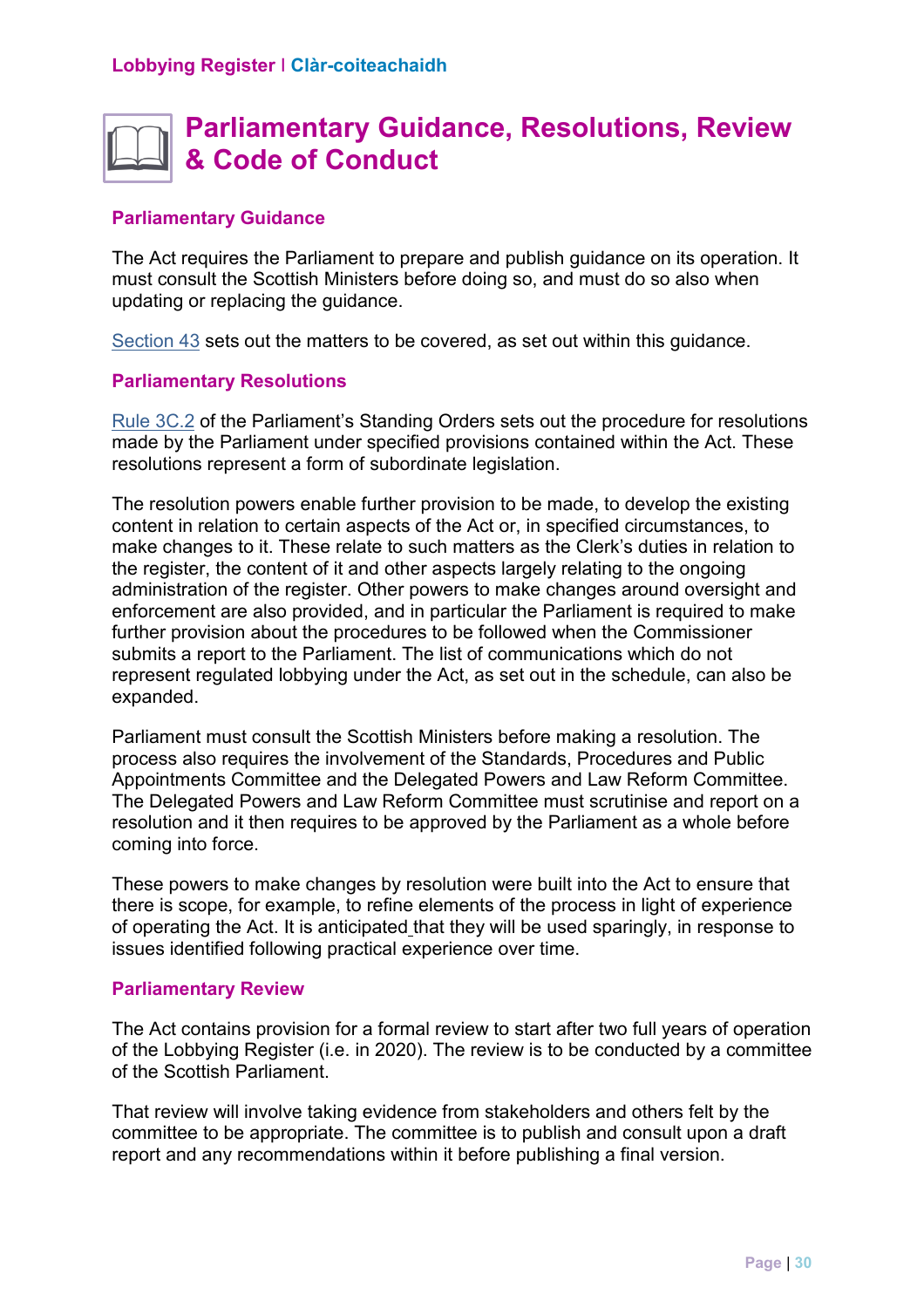#### **Code of Conduct**

 The Act requires the Parliament to publish a Code of Conduct for anyone lobbying members of the Parliament. This does not apply solely to regulated lobbying. It is available at www.lobbying.scot.

#### **Section Summary:**

Parliamentary Guidance is required by the Act and provided by this document.

Parliamentary Resolutions can be used to make certain limited changes to the

A review of the Act by a parliamentary committee will start in 2020.

The Act also requires the publication of a Code of Conduct for anyone lobbying members of the Parliament.

#### $\vec{L}$ **More information**

This information relates to the Parts 4 and 5 of the Lobbying (Scotland) Act 2016:

- [Section 4: Guidance, Code of Conduct and Public Awareness](http://www.legislation.gov.uk/asp/2016/16/part/4/enacted)
- **Section 5: Final Provisions**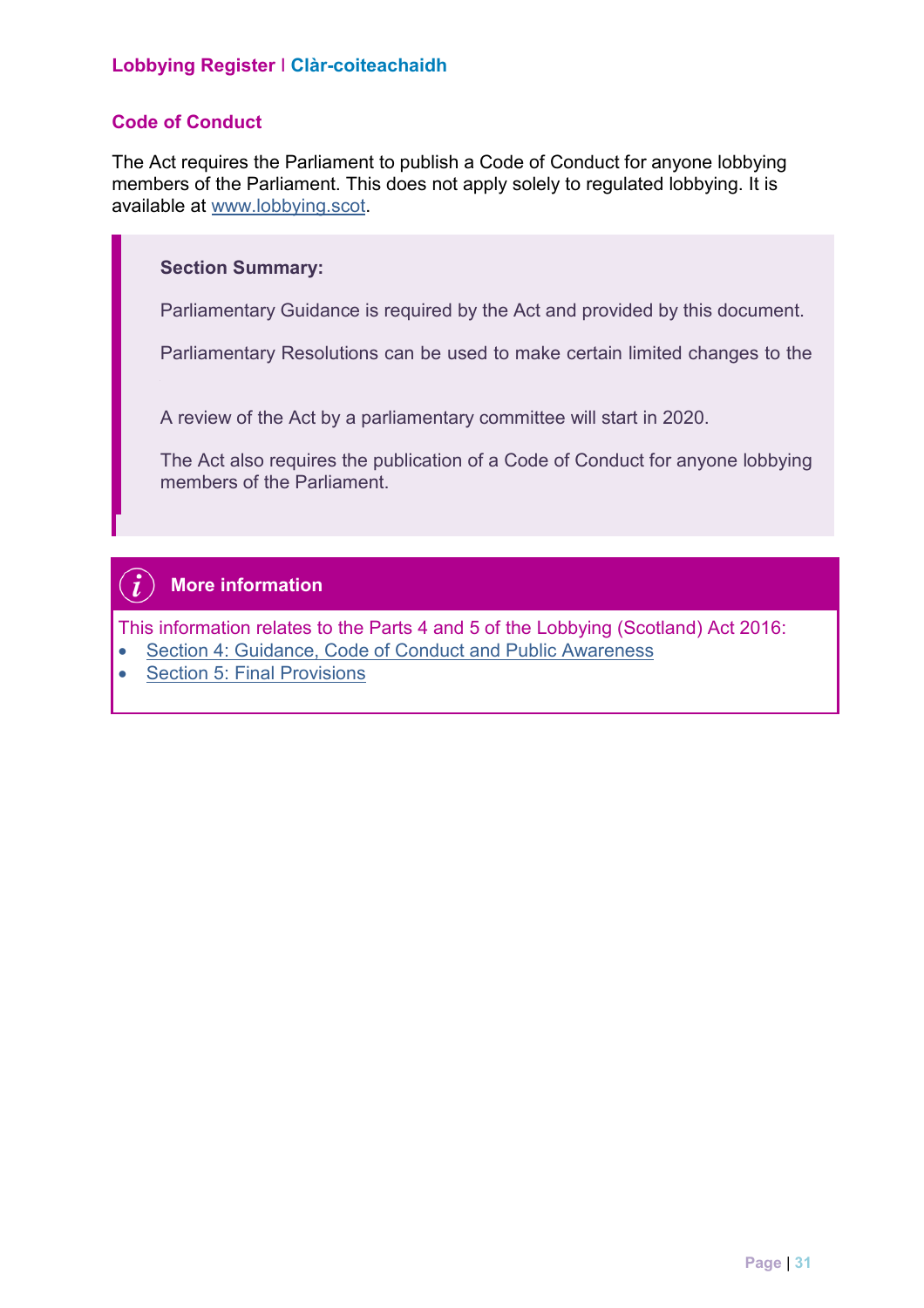## **Annex: Summary of the Lobbying (Scotland) Act 2016**

#### **The Lobbying (Scotland) Act 2016**

The Act comprises five parts:

 lobbying for the purposes of the regime. **Part 1** sets out the core concepts underpinning the registration regime, including the concept of engaging in regulated lobbying and the related concepts of Government and parliamentary functions and, in the schedule, communications which are not

**Part 2** sets out the framework for the operation of the lobbying register including duties to register and submit returns of regulated lobbying activity, the content of the register and the role and functions of the Clerk of the Scottish Parliament ('the Clerk') in operating the register,

 the role of the Commissioner for Ethical Standards in Public Life in Scotland, and **Part 3** sets out the oversight and enforcement regime including the role of the Clerk, offences.

 public awareness and understanding of the Act. **Part 4** contains provision related to the publication of (this) parliamentary guidance and a code of conduct for persons lobbying MSPs and provision related to raising

 **Part 5** contains final provisions relating to interpretation, the process for making Parliamentary Resolutions under the Act, ancillary provision and other technical matters.

The Lobbying (Scotland) Act 2016 places a duty on the Clerk to establish and maintain a lobbying register, which is to contain information about active, inactive and voluntary registrants.

 The Clerk also has specific functional responsibilities under the Act. These relate to registration and compliance of those engaged in regulated lobbying and the publishing, and maintenance of, information contained on the lobbying register. There are also powers in the Act to allow the Clerk to require specified information.

The duties of the Clerk are carried out at an operational level by the Scottish Parliament's Lobbying Registrar and team.

 It is important to always to keep in mind exactly what constitutes **regulated lobbying**.

It is set out in the Act as follows:

**1 (1)** For the purposes of this Act, a person engages in **regulated lobbying** if—

**(a)** the person makes a communication which—